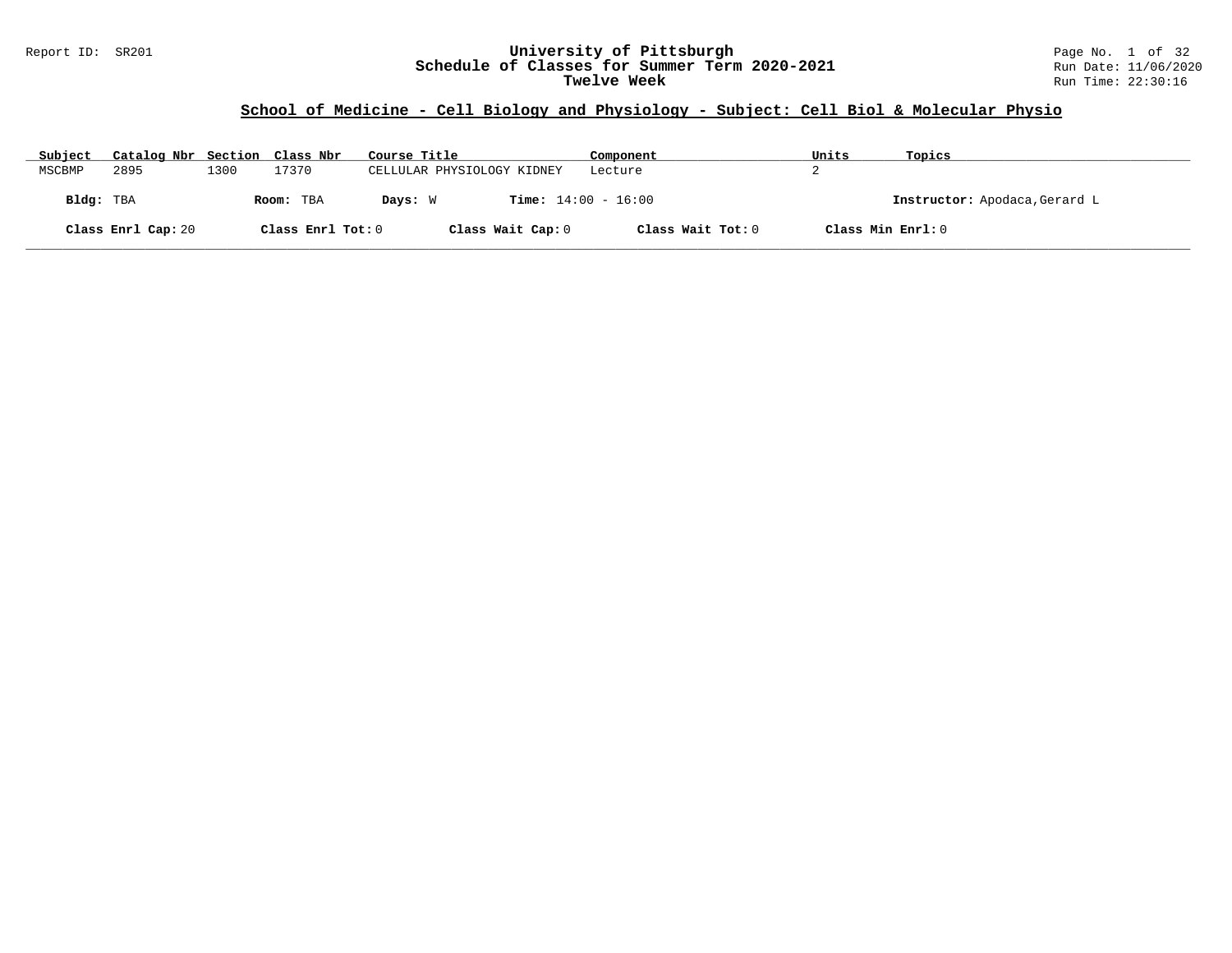### Report ID: SR201 **University of Pittsburgh** Page No. 2 of 32 **Schedule of Classes for Summer Term 2020-2021** Run Date: 11/06/2020 **Twelve Week** Run Time: 22:30:16

# **School of Medicine - Office of the Dean, School of Medicine - Subject: Biomedical Informatics**

| Subject | Catalog Nbr Section Class Nbr                                              |      |                   | Course Title |                                         | Component         | Units             | Topics            |  |
|---------|----------------------------------------------------------------------------|------|-------------------|--------------|-----------------------------------------|-------------------|-------------------|-------------------|--|
| BIOINF  | 2131                                                                       | 1010 | 16473             |              | PRACTICUM IN ADV BIOMEDICAL ITPracticum |                   | - 6               |                   |  |
|         | Bldg: TO BE ARRANGED                                                       |      | Room: TBA         | Days: TBA    | $Time: 00:00 - 00:00$                   |                   |                   | Instructor: Staff |  |
|         | Class Enrl Cap: 25<br>Combined Section ID: $0014(BIOINF/2131/ISSP/2090) -$ |      | Class Enrl Tot: 0 |              | Class Wait Cap: 0<br>ISSP 2090(#10516)  | Class Wait Tot: 0 | Class Min Enrl: 0 |                   |  |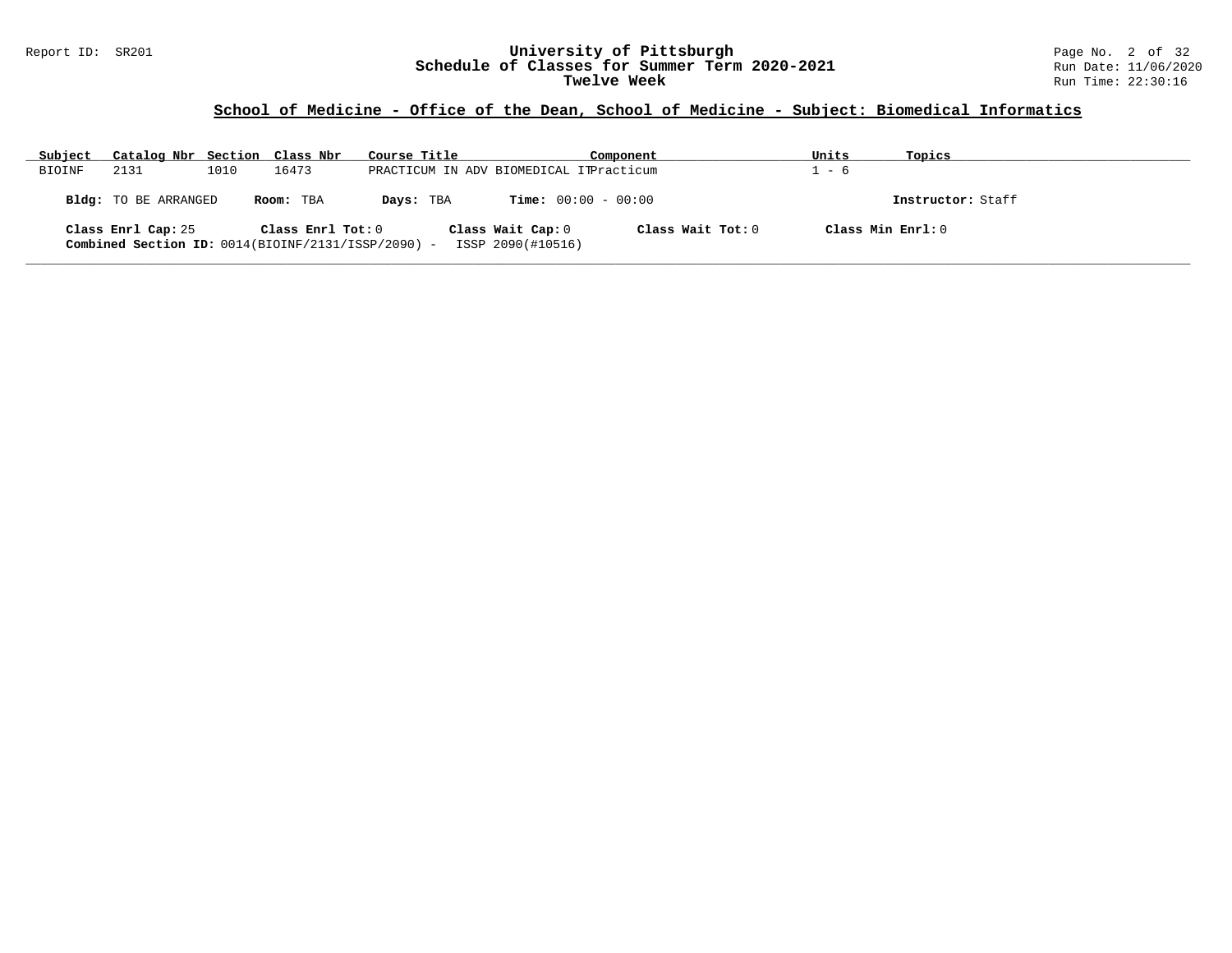### Report ID: SR201 **University of Pittsburgh** Page No. 3 of 32 **Schedule of Classes for Summer Term 2020-2021** Run Date: 11/06/2020 **Four Week - Third Run Time: 22:30:16**

# **School of Medicine - Office of the Dean, School of Medicine - Subject: Clinical Research**

| Subject<br>Catalog Nbr Section Class Nbr | Course Title                                                                                                                                                         | Component                                             | Units<br>Topics                                                            |
|------------------------------------------|----------------------------------------------------------------------------------------------------------------------------------------------------------------------|-------------------------------------------------------|----------------------------------------------------------------------------|
| <b>CLRES</b><br>2005<br>1420             | 16481<br>CMPTR METH FOR CLIN RSRCH                                                                                                                                   | Lecture                                               | $\mathbf{1}$                                                               |
| Bldg: TBA                                | Room: TBA<br>Days: M<br>$Time: 08:00 - 17:00$                                                                                                                        |                                                       | Instructor: Rothenberger, Scott David                                      |
| Class Enrl Cap: 50                       | Class Enrl Tot: 0<br>Class Wait Cap: 0<br>Combined Section ID: 0002(MEDEDU/CLRES/2005) - MEDEDU 2005(#16482)                                                         | Class Wait Tot: 0                                     | Class Min Enrl: 0                                                          |
| CLRES<br>2010<br>1010                    | 16486<br>CLINICAL RESEARCH METHODS                                                                                                                                   | Lecture                                               | $\mathbf{3}$                                                               |
| Bldg: WEB Based Class                    | Room: TBA<br>Days: W                                                                                                                                                 | <b>Time:</b> $13:00 - 14:00$                          | Instructor: Staff                                                          |
| Bldg: TBA                                | Room: TBA<br>Days: MWF                                                                                                                                               | <b>Time:</b> $10:30 - 12:45$                          | Instructor: Mctique, Kathleen Mary                                         |
|                                          |                                                                                                                                                                      |                                                       | Smith, Kenneth J                                                           |
|                                          |                                                                                                                                                                      |                                                       | White, Gretchen Elizabeth                                                  |
| Class Enrl Cap: 50                       | Class Enrl Tot: 0<br>Class Wait Cap: 0<br>Combined Section ID: 0007(MEDEDU/2010/CLRES/2020) - MEDEDU 2010(#16485)                                                    | Class Wait Tot: 0                                     | Class Min Enrl: 0                                                          |
| 2040<br>1010<br>CLRES                    | 16471<br>MEASURMNT IN CLINCAL RESEARCH Lecture                                                                                                                       |                                                       | $\mathbf{1}$                                                               |
| Bldg: TBA                                | Room: TBA<br>Days: Th                                                                                                                                                | <b>Time:</b> $08:30 - 10:45$                          | MEASURMNT IN CLINICAL RESEARCEnstructor: Switzer, Galen E                  |
| Class Enrl Cap: 50                       | Class Enrl Tot: 0<br>Class Wait Cap: 0<br>Room Characteristics: PeopleSoft - Scheduled (PS)(1)<br>Combined Section ID: 0001(CLRES/MEDEDU/2010) - MEDEDU 2040(#16472) | Class Wait Tot: 0                                     | Class Min Enrl: 0                                                          |
| 2601<br><b>CLRES</b><br>1050             | 16467<br>PALLIATIVE CARE PART 1                                                                                                                                      | Lecture                                               | $\mathbf{1}$                                                               |
| Bldg: TO BE ARRANGED                     | Room: TBA<br>Days: M                                                                                                                                                 | <b>Time:</b> $16:00 - 17:30$<br>PALLATIVE CARE PART 1 | Instructor: Claxton, Rene Noelle                                           |
| Class Enrl Cap: 15                       | Class Wait Cap: 0<br>Class Enrl Tot: 0                                                                                                                               | Class Wait Tot: 0                                     | Class Min Enrl: 0                                                          |
| 2700<br>1050<br>CLRES                    | 16470<br>FUNDAMENTALS OF BENCH RESEARCHSeminar                                                                                                                       |                                                       | $\overline{a}$                                                             |
| Bldg: WEB Based Class                    | Room: TBA<br>Days: MTuWThF                                                                                                                                           |                                                       | Time: 09:00 - 17:00 FUNDAMENTALS OF BENCH RESEARCEnstructor: Zhang, Yingze |
|                                          |                                                                                                                                                                      |                                                       | Lee, Janet Sojung                                                          |
| Class Enrl Cap: 10                       | Class Enrl Tot: 0<br>Class Wait Cap: 0                                                                                                                               | Class Wait Tot: 0                                     | Class Min Enrl: 0                                                          |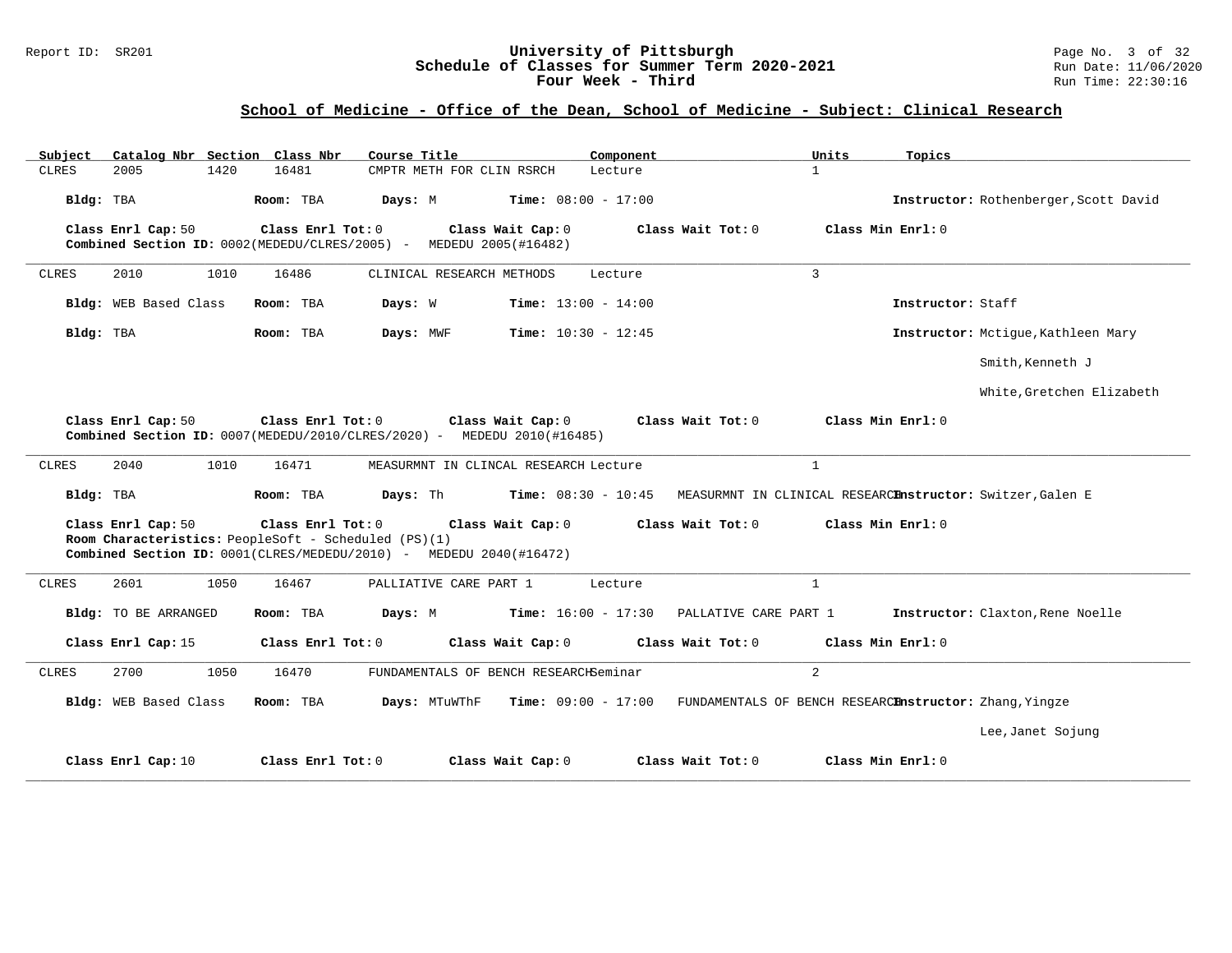### Report ID: SR201 **University of Pittsburgh** Page No. 4 of 32 **Schedule of Classes for Summer Term 2020-2021** Run Date: 11/06/2020 **Four Week - Third Run Time: 22:30:16**

### **School of Medicine - Office of the Dean, School of Medicine - Subject: Medical Education**

| Catalog Nbr Section Class Nbr<br>Subject | Course Title                                                                                                                                   | Component                                                    | Units<br>Topics                                              |
|------------------------------------------|------------------------------------------------------------------------------------------------------------------------------------------------|--------------------------------------------------------------|--------------------------------------------------------------|
| MEDEDU<br>2005<br>1420                   | 16482                                                                                                                                          | COMPUTER METHODS CLIN RESEARCHLecture                        | $\mathbf{1}$                                                 |
| Bldg: TBA                                | Room: TBA<br>Days: M                                                                                                                           | <b>Time:</b> $08:00 - 17:00$                                 | Instructor: Rothenberger, Scott David                        |
| Class Enrl Cap: 20                       | Class Enrl Tot: 0<br>Combined Section ID: 0002(MEDEDU/CLRES/2005) -                                                                            | Class Wait Cap: 0<br>Class Wait Tot: 0<br>CLRES 2005(#16481) | Class Min Enrl: 0                                            |
| MEDEDU<br>2010<br>1010                   | 16485<br>CLINICAL RESEARCH METHODS                                                                                                             | Lecture                                                      | $\mathbf{3}$                                                 |
| Bldg: WEB Based Class                    | Room: TBA<br>Days: W                                                                                                                           | <b>Time:</b> $13:00 - 14:00$                                 | Instructor: Staff                                            |
| Bldg: TBA                                | Room: TBA<br>Days: MWF                                                                                                                         | Time: $10:30 - 12:45$                                        | Instructor: Mctique, Kathleen Mary                           |
|                                          |                                                                                                                                                |                                                              | Smith, Kenneth J                                             |
|                                          |                                                                                                                                                |                                                              | White, Gretchen Elizabeth                                    |
| Class Enrl Cap: 20                       | Class Enrl Tot: 0<br>Combined Section ID: $0007(MEDEDU/2010/CLRES/2020)$ - CLRES 2010(#16486)                                                  | Class Wait Cap: 0<br>Class Wait Tot: 0                       | Class Min Enrl: 0                                            |
| 2040<br>1010<br>MEDEDU                   | 16472                                                                                                                                          | MEASURMNT IN CLINCAL RESEARCH Lecture                        | $\mathbf{1}$                                                 |
| Bldg: TBA                                | Room: TBA<br>Days: Th                                                                                                                          | <b>Time:</b> $08:30 - 10:45$                                 | MEASURMNT IN CLINICAL RESEARCEnstructor: Switzer, Galen E    |
| Class Enrl Cap: 20                       | Class Enrl Tot: 0<br>Room Characteristics: PeopleSoft - Scheduled (PS)(1)<br>Combined Section ID: 0001(CLRES/MEDEDU/2010) - CLRES 2040(#16471) | Class Wait Cap: 0<br>Class Wait Tot: 0                       | Class Min Enrl: 0                                            |
| 2120<br>MEDEDU<br>1010                   | 17860<br>PROFESSIONAL DEVELOPMENT                                                                                                              | Lecture                                                      | $\mathbf{1}$                                                 |
| Bldg: TBA                                | Room: TBA<br>Days: MW                                                                                                                          | <b>Time:</b> $15:00 - 16:55$<br>PROFESSIONAL DEVELOPMENT     | Instructor: Gosman, Gabriella G                              |
|                                          |                                                                                                                                                |                                                              | Hofkosh, Dena                                                |
| Class Enrl Cap: 20                       | Class Enrl Tot: 0                                                                                                                              | Class Wait Cap: 0<br>Class Wait Tot: 0                       | Class Min Enrl: 0                                            |
| MEDEDU<br>2130<br>1040                   | 16466                                                                                                                                          | CURRICULM DEVELOPMENT & EVALTNLecture                        | $\mathbf{1}$                                                 |
| Bldg: TBA                                | Room: TBA<br>Days: MF                                                                                                                          | <b>Time:</b> $13:00 - 15:00$                                 | CURRICULUM DEVELOPMENT&EVALTNInstructor: McNeil, Melissa Ann |
| Class Enrl Cap: 10                       | Class Enrl Tot: 0                                                                                                                              | Class Wait Cap: 0<br>Class Wait Tot: 0                       | Class Min Enrl: 0                                            |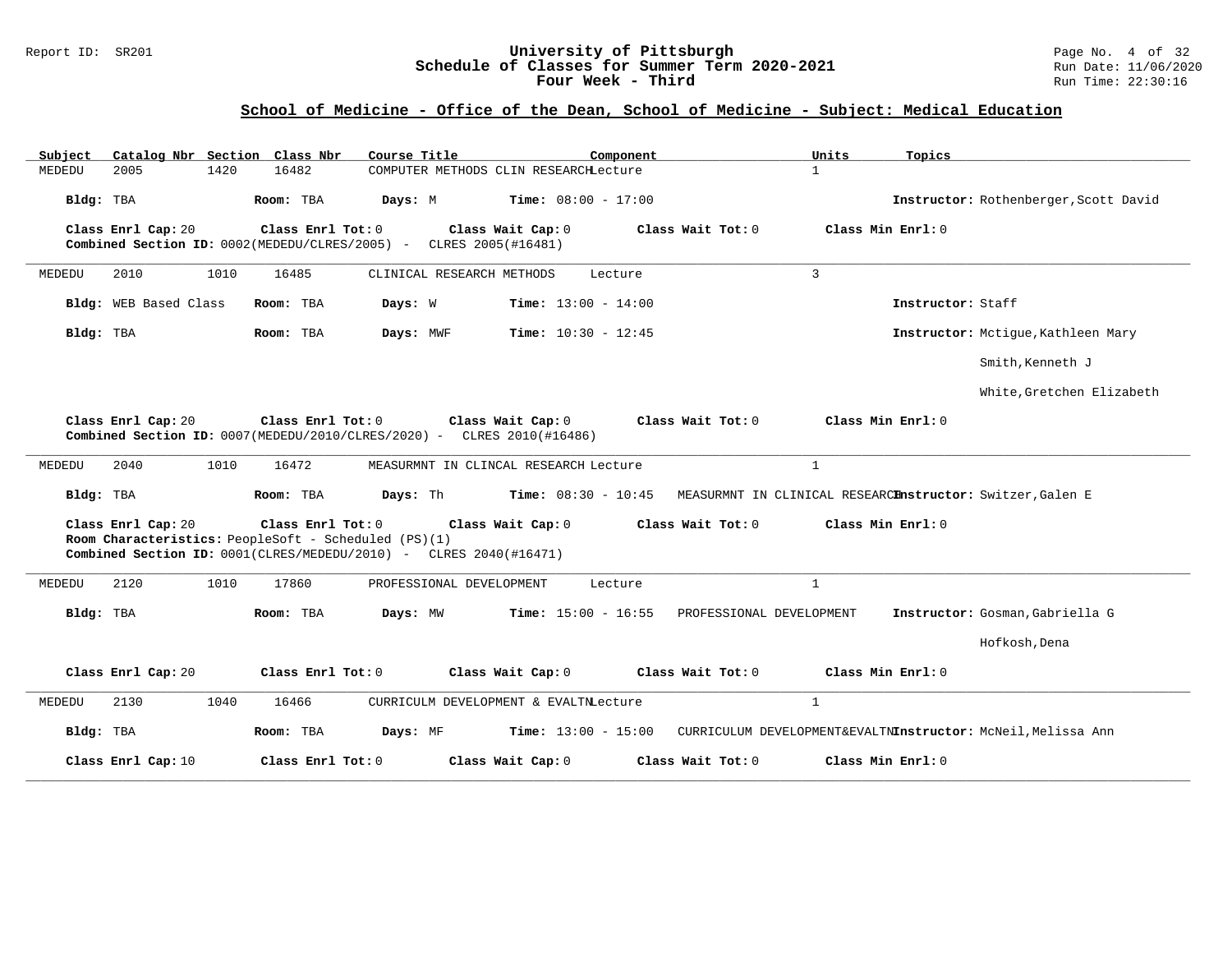### Report ID: SR201 **University of Pittsburgh** Page No. 5 of 32 **Schedule of Classes for Summer Term 2020-2021** Run Date: 11/06/2020 **Six Week - First Run Time: 22:30:16** Run Time: 22:30:16

# **School of Medicine - Biomedical Sciences - Subject: Biomedical Sciences**

| Subject   | Catalog Nbr Section Class Nbr                                                     |      |                   | Course Title |                              | Component         | Units | Topics                        |
|-----------|-----------------------------------------------------------------------------------|------|-------------------|--------------|------------------------------|-------------------|-------|-------------------------------|
| MSBMS     | 2200                                                                              | 1210 | 20311             |              | CLINICAL PHARMACOLOGY        | Lecture           | z.    |                               |
| Bldg: TBA |                                                                                   |      | Room: TBA         | Days: TuTh   | <b>Time:</b> $12:00 - 13:55$ |                   |       | Instructor: Tofovic, Stevan P |
|           | Class Enrl Cap: 50<br><b>Room Characteristics:</b> PeopleSoft - Scheduled (PS)(1) |      | Class Enrl Tot: 0 |              | Class Wait Cap: 20           | Class Wait Tot: 0 |       | Class Min Enrl: 0             |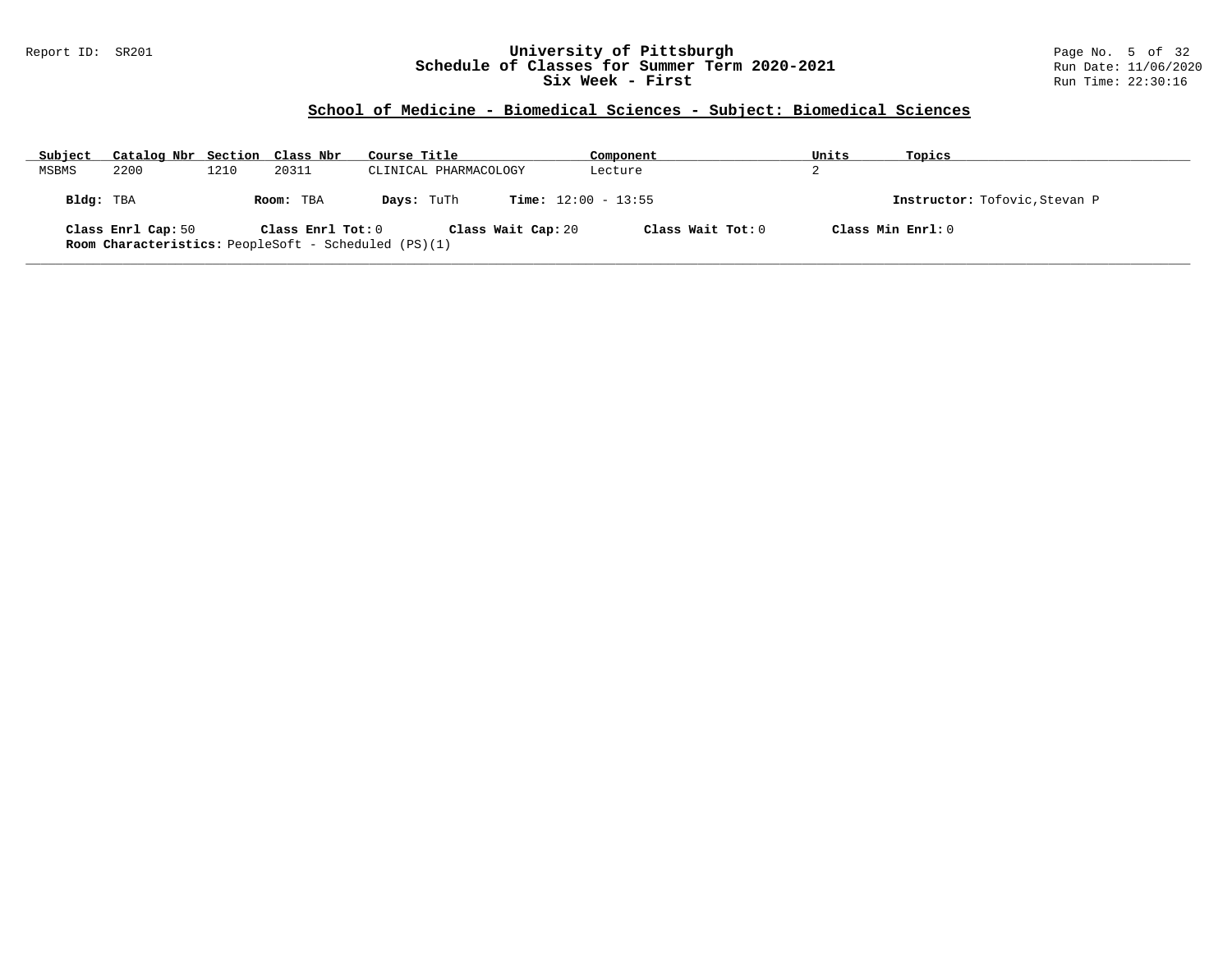### Report ID: SR201 **University of Pittsburgh** Page No. 6 of 32 **Schedule of Classes for Summer Term 2020-2021** Run Date: 11/06/2020 **Six Week - First Run** Time: 22:30:16

# **School of Medicine - Molecular Genetics and Biochemistry - Subject: Interdis Biomed Grad Prog**

| Subject<br>INTBP | Catalog Nbr Section Class Nbr<br>2090 | 1100 | 16450               | Course Title<br>DIRECTED STUDY                              |                                      | Component<br>Directed Studies | Units<br>$1 - 9$ | Topics                      |
|------------------|---------------------------------------|------|---------------------|-------------------------------------------------------------|--------------------------------------|-------------------------------|------------------|-----------------------------|
|                  |                                       |      |                     |                                                             |                                      |                               |                  |                             |
|                  | <b>Bldg:</b> TO BE ARRANGED           |      | Room: TBA           | Days: MW                                                    | <b>Time:</b> $09:00 - 11:25$         |                               |                  | Instructor: Horn, John Paul |
|                  | Class Enrl Cap: 60                    |      | Class Enrl Tot: 0   |                                                             | Class Wait Cap: 0                    | Class Wait Tot: 0             |                  | Class Min Enrl: 0           |
| INTBP            | 2290                                  | 1030 | 16698               |                                                             | SCNTFC ETHCS RESPONSIBLE RES Lecture |                               |                  |                             |
| Bldg: TBA        |                                       |      | Room: TBA           | Days: MW                                                    | <b>Time:</b> $09:00 - 09:55$         |                               |                  | Instructor: Horn, John Paul |
|                  |                                       |      |                     |                                                             |                                      |                               |                  | Ramadoss, Deepti            |
| Bldg: TBA        |                                       |      | Room: TBA           | Days: MW                                                    | <b>Time:</b> $10:15 - 11:30$         |                               |                  | Instructor: Horn, John Paul |
|                  | Class Enrl Cap: 70                    |      | Class Enrl Tot: $0$ | <b>Room Characteristics:</b> PeopleSoft - Scheduled (PS)(1) | Class Wait Cap: 0                    | Class Wait Tot: 0             |                  | Class Min Enrl: 0           |

**\_\_\_\_\_\_\_\_\_\_\_\_\_\_\_\_\_\_\_\_\_\_\_\_\_\_\_\_\_\_\_\_\_\_\_\_\_\_\_\_\_\_\_\_\_\_\_\_\_\_\_\_\_\_\_\_\_\_\_\_\_\_\_\_\_\_\_\_\_\_\_\_\_\_\_\_\_\_\_\_\_\_\_\_\_\_\_\_\_\_\_\_\_\_\_\_\_\_\_\_\_\_\_\_\_\_\_\_\_\_\_\_\_\_\_\_\_\_\_\_\_\_\_\_\_\_\_\_\_\_\_\_\_\_\_\_\_\_\_\_\_\_\_\_\_\_\_\_\_\_\_\_\_\_\_\_**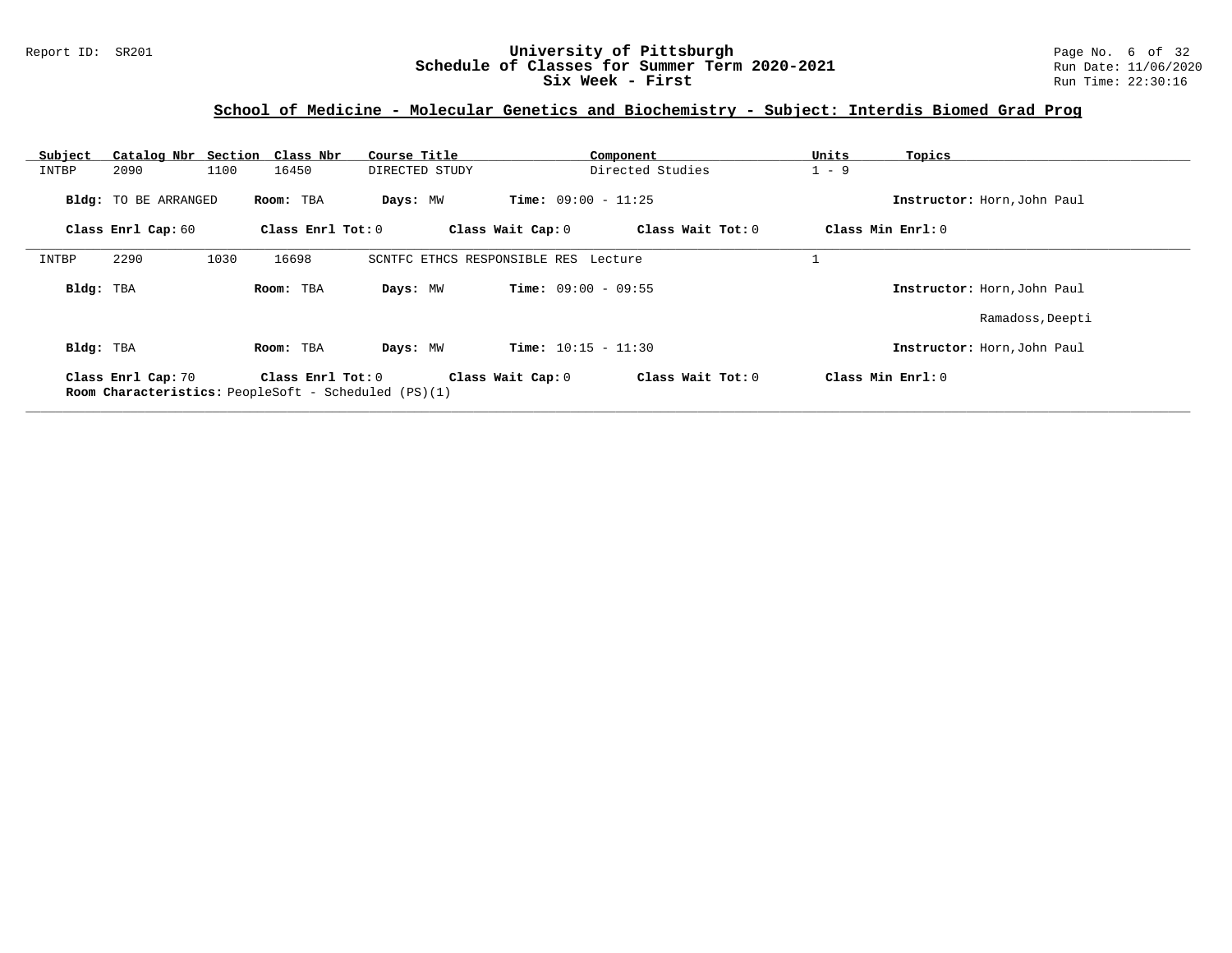### Report ID: SR201 **University of Pittsburgh** Page No. 7 of 32 **Schedule of Classes for Summer Term 2020-2021** Run Date: 11/06/2020 **Six Week - First Run Time: 22:30:16** Run Time: 22:30:16

# **School of Medicine - Microbiology and Immunology - Subject: Microbiology and Immunology**

| Subject | Catalog Nbr Section Class Nbr |      |                   | Course Title |                                       | Component                    |                   | Units | Topics            |                                    |
|---------|-------------------------------|------|-------------------|--------------|---------------------------------------|------------------------------|-------------------|-------|-------------------|------------------------------------|
| MSMI    | 2300                          | 1210 | 19176             |              | SCIENTIFIC WRIT MICRO & IMMUNOLecture |                              |                   |       |                   |                                    |
|         | Bldg: TO BE ARRANGED          |      | Room: TBA         | Days: TuTh   |                                       | <b>Time:</b> $10:00 - 12:00$ |                   |       |                   | Instructor: Kane, Lawrence Patrick |
|         |                               |      |                   |              |                                       |                              |                   |       |                   | Candrilli, Carolyn Coyne           |
|         |                               |      |                   |              |                                       |                              |                   |       |                   | Bakkenist, Christopher James       |
|         | Class Enrl Cap: 24            |      | Class Enrl Tot: 0 |              | Class Wait Cap: 0                     |                              | Class Wait Tot: 0 |       | Class Min Enrl: 0 |                                    |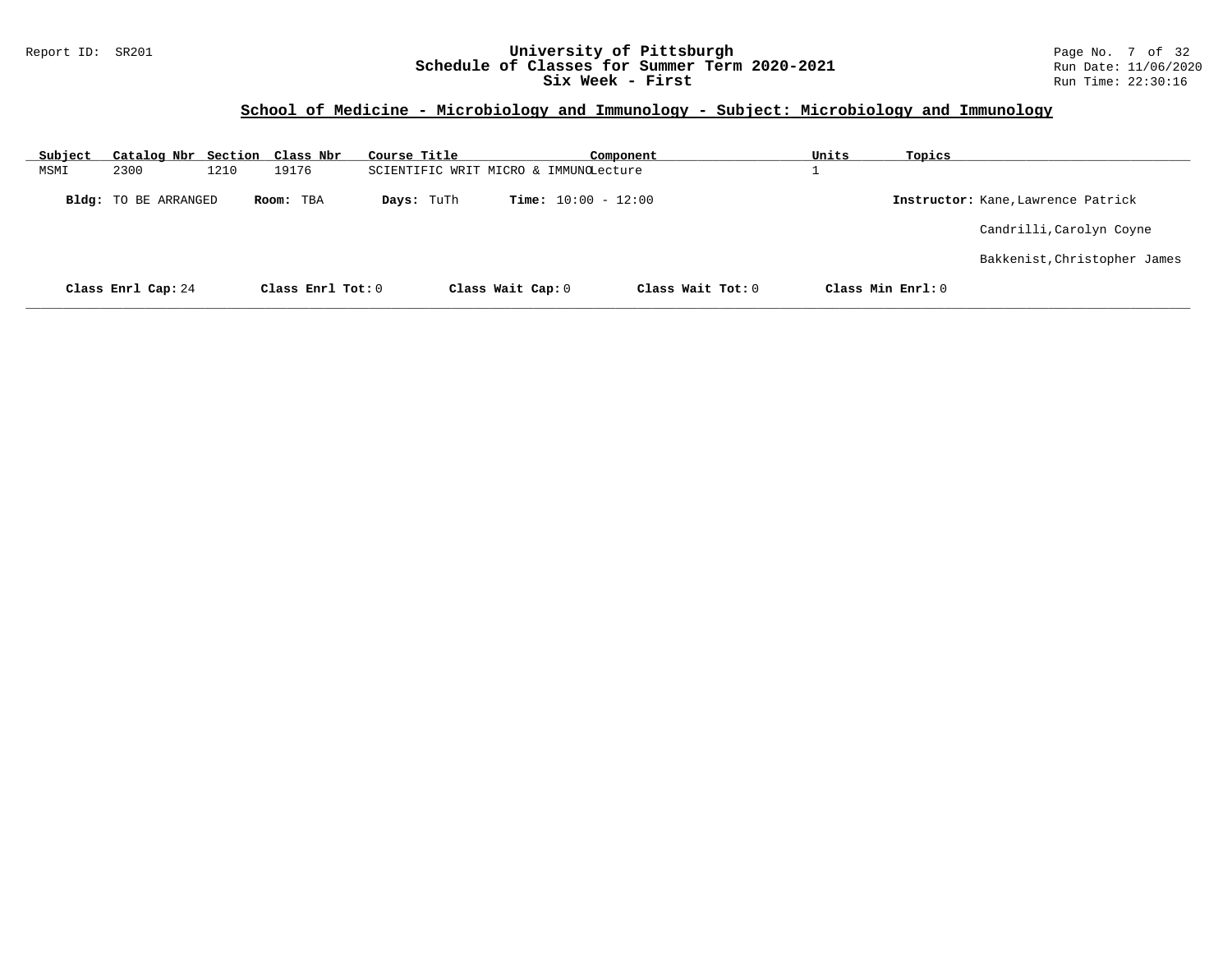### Report ID: SR201 **University of Pittsburgh** Page No. 8 of 32 **Schedule of Classes for Summer Term 2020-2021** Run Date: 11/06/2020 **Six Week - Second Run Time: 22:30:16**

### **School of Medicine - Office of the Dean, School of Medicine - Subject: Biomedical Informatics**

| Subject | Catalog Nbr Section Class Nbr |      |                   | Course Title                             | Component         | Units   | Topics                       |
|---------|-------------------------------|------|-------------------|------------------------------------------|-------------------|---------|------------------------------|
| BIOINF  | 2132                          | 1100 | 19573             | SPECIAL TOPIC SEMINAR IN MI              | Practicum         | $1 - 3$ |                              |
|         | Bldg: WEB Based Class         |      | Room: TBA         | <b>Time:</b> $09:30 - 11:00$<br>Days: MW |                   |         | Instructor: Boyce, Richard D |
|         | Class Enrl Cap: 20            |      | Class Enrl Tot: 0 | Class Wait Cap: 0                        | Class Wait Tot: 0 |         | Class Min Enrl: 0            |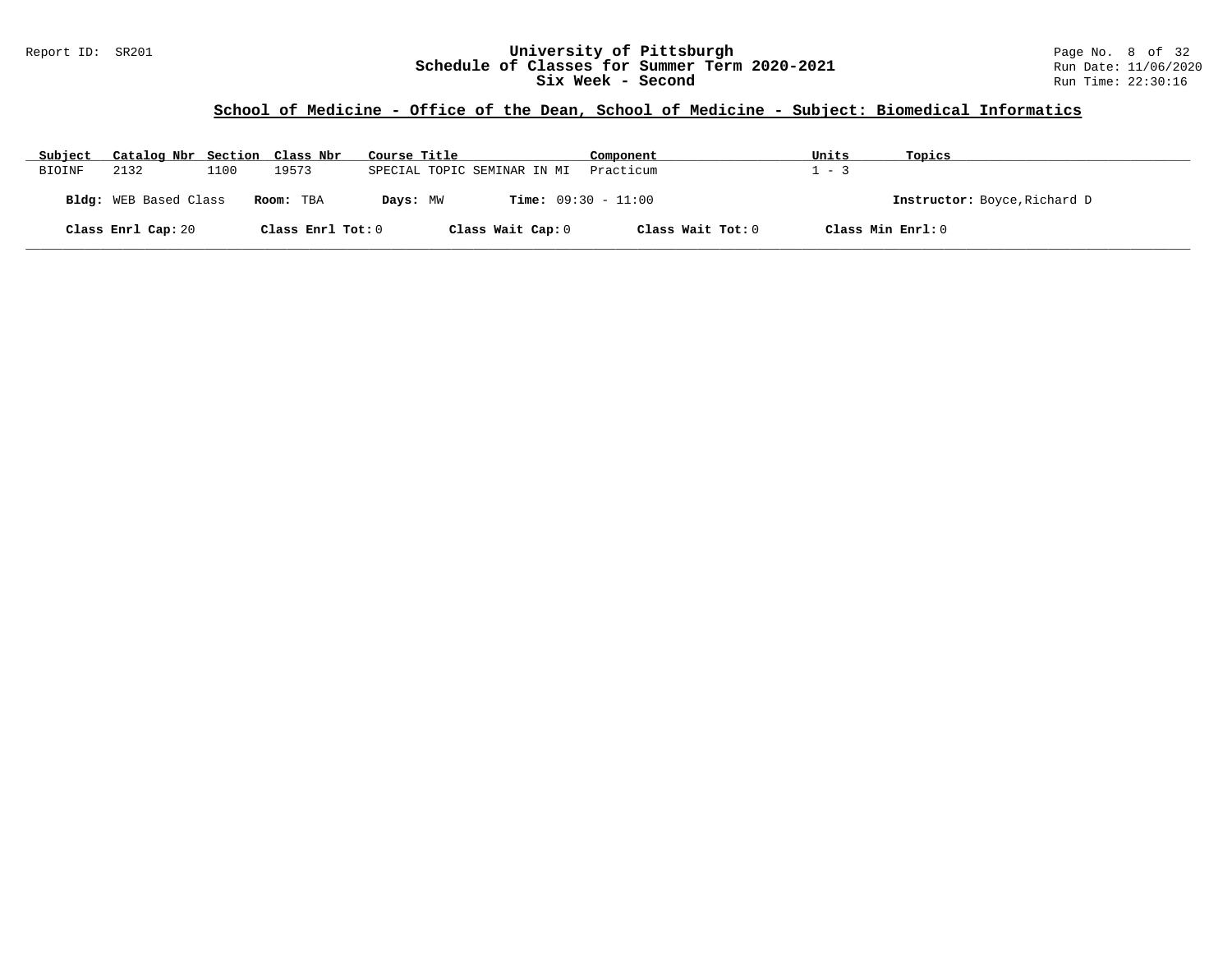#### Report ID: SR201 **University of Pittsburgh** Page No. 9 of 32 **Schedule of Classes for Summer Term 2020-2021** Run Date: 11/06/2020 **Six Week - Second Run Time: 22:30:16**

# **School of Medicine - Office of the Dean, School of Medicine - Subject: Clinical Research**

| Subject   | Catalog Nbr Section Class Nbr                                                                                                                                    |      |                                | Course Title  |                                                       | Component           | Units               | Topics            |
|-----------|------------------------------------------------------------------------------------------------------------------------------------------------------------------|------|--------------------------------|---------------|-------------------------------------------------------|---------------------|---------------------|-------------------|
| CLRES     | 2020                                                                                                                                                             | 1010 | 16484                          | BIOSTATISTICS |                                                       | Lecture             |                     |                   |
| Bldg: TBA | Class Enrl Cap: 50<br>Attributes: Hybrid<br><b>Room Characteristics:</b> PeopleSoft - Scheduled $(PS)(1)$<br>Combined Section ID: 0005(CLRES/2020/MEDEDU/2020) - |      | Room: TBA<br>Class Enrl Tot: 0 | Days: TBA     | Time: TBA<br>Class Wait Cap: 0<br>MEDEDU 2020(#16483) | Class Wait $Tot: 0$ | Class Min $Enrl: 0$ | Instructor: Staff |

**\_\_\_\_\_\_\_\_\_\_\_\_\_\_\_\_\_\_\_\_\_\_\_\_\_\_\_\_\_\_\_\_\_\_\_\_\_\_\_\_\_\_\_\_\_\_\_\_\_\_\_\_\_\_\_\_\_\_\_\_\_\_\_\_\_\_\_\_\_\_\_\_\_\_\_\_\_\_\_\_\_\_\_\_\_\_\_\_\_\_\_\_\_\_\_\_\_\_\_\_\_\_\_\_\_\_\_\_\_\_\_\_\_\_\_\_\_\_\_\_\_\_\_\_\_\_\_\_\_\_\_\_\_\_\_\_\_\_\_\_\_\_\_\_\_\_\_\_\_\_\_\_\_\_\_\_**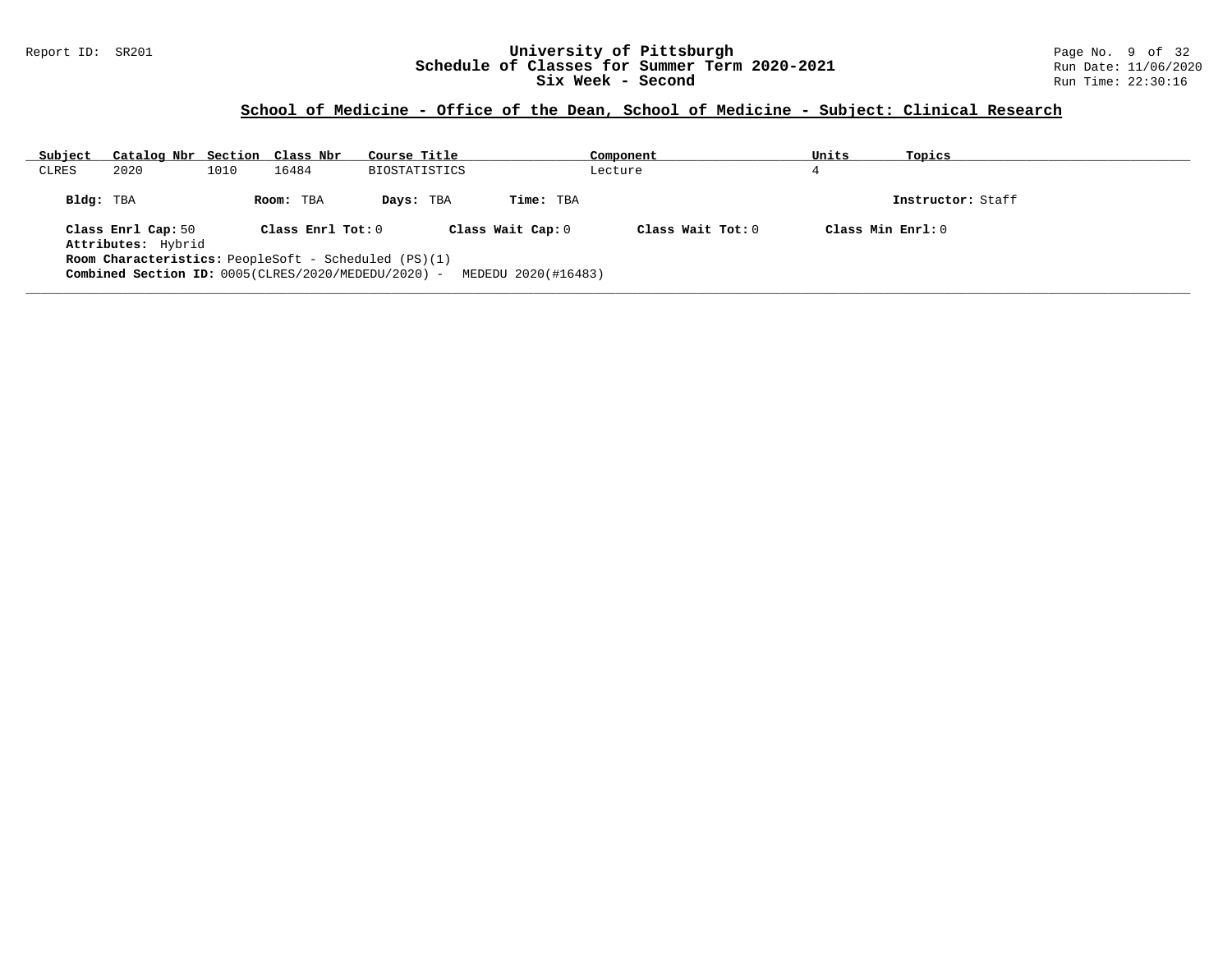### **School of Medicine - Office of the Dean, School of Medicine - Subject: Integrative Systems Biology**

| Subject    | Catalog Nbr Section Class Nbr |      |                   | Course Title    |                              | Component         | Units | Topics                   |
|------------|-------------------------------|------|-------------------|-----------------|------------------------------|-------------------|-------|--------------------------|
| <b>ISB</b> | 2055                          | 1010 | 18068             | SCIENCE WRITING |                              | Lecture           |       |                          |
|            | Bldg: TO BE ARRANGED          |      | Room: TBA         | Days: TBA       | <b>Time:</b> $00:00 - 00:00$ |                   |       | Instructor: Thomas, Gary |
|            | Class Enrl Cap: 10            |      | Class Enrl Tot: 0 |                 | Class Wait Cap: 0            | Class Wait Tot: 0 |       | Class Min Enrl: 0        |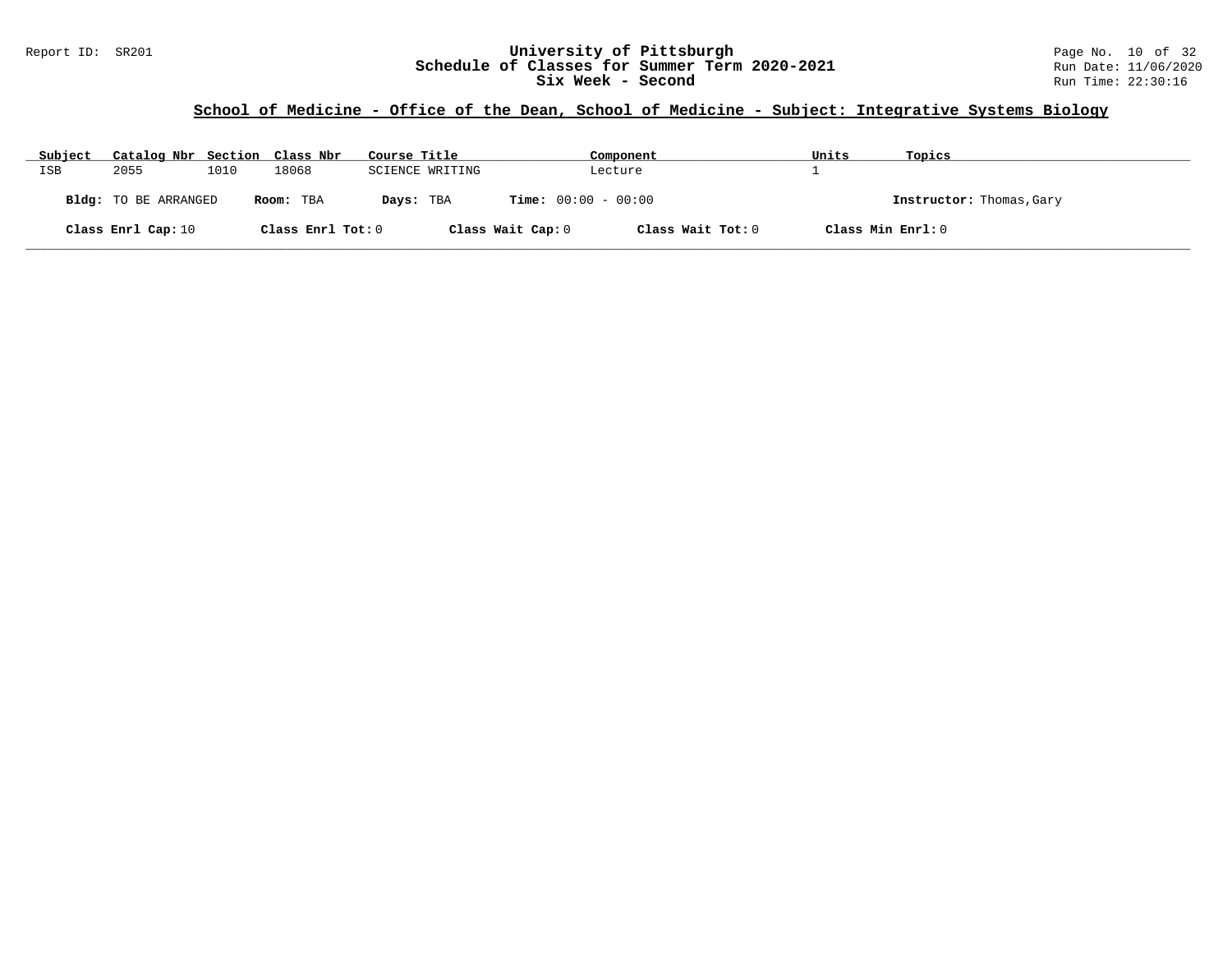### Report ID: SR201 **University of Pittsburgh** Page No. 11 of 32 **Schedule of Classes for Summer Term 2020-2021** Run Date: 11/06/2020 **Six Week - Second Run Time: 22:30:16**

# **School of Medicine - Office of the Dean, School of Medicine - Subject: Medical Education**

| 16483<br><b>BIOSTATISTICS</b> |                                                          |                                                                                                                                                          |                                                                                                                                         |                            |
|-------------------------------|----------------------------------------------------------|----------------------------------------------------------------------------------------------------------------------------------------------------------|-----------------------------------------------------------------------------------------------------------------------------------------|----------------------------|
|                               |                                                          | Lecture                                                                                                                                                  | $\overline{4}$                                                                                                                          |                            |
|                               |                                                          |                                                                                                                                                          |                                                                                                                                         | Instructor: Chang, Joyce C |
|                               |                                                          |                                                                                                                                                          |                                                                                                                                         | Yabes, Jonathan Guerrero   |
|                               |                                                          |                                                                                                                                                          |                                                                                                                                         | Instructor: Chang, Joyce C |
|                               |                                                          |                                                                                                                                                          |                                                                                                                                         | Yabes, Jonathan Guerrero   |
|                               |                                                          |                                                                                                                                                          |                                                                                                                                         | Instructor: Chang, Joyce C |
|                               |                                                          |                                                                                                                                                          |                                                                                                                                         | Yabes, Jonathan Guerrero   |
|                               |                                                          | Class Wait Tot: 0                                                                                                                                        | Class Min Enrl: 0                                                                                                                       |                            |
|                               | Room: TBA<br>Room: TBA<br>Room: TBA<br>Class Enrl Tot: 0 | Days: TuTh<br>Days: M<br>Days: MWF<br><b>Room Characteristics:</b> PeopleSoft - Scheduled (PS)(1)<br>Combined Section ID: 0005(CLRES/2020/MEDEDU/2020) - | <b>Time:</b> $11:30 - 14:30$<br><b>Time:</b> $14:00 - 17:00$<br><b>Time:</b> $08:00 - 10:30$<br>Class Wait Cap: 0<br>CLRES 2020(#16484) |                            |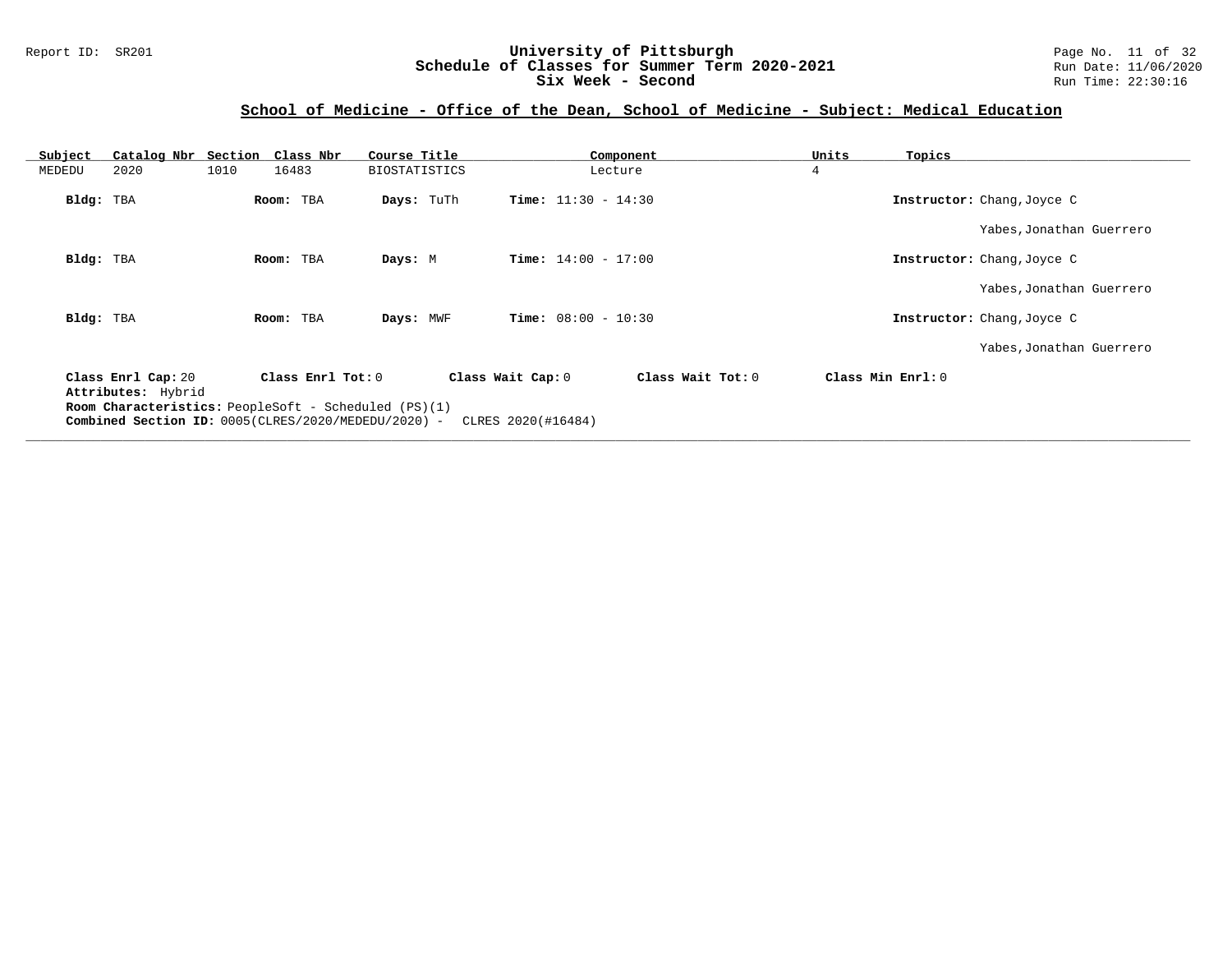### Report ID: SR201 **University of Pittsburgh** Page No. 12 of 32 **Schedule of Classes for Summer Term 2020-2021** Run Date: 11/06/2020 **Six Week - Second Run Time: 22:30:16**

# **School of Medicine - Molecular Genetics and Biochemistry - Subject: Interdis Biomed Grad Prog**

| Subject |                             | Catalog Nbr Section Class Nbr | Course Title        |                                         | Component           | Units<br>Topics             |  |
|---------|-----------------------------|-------------------------------|---------------------|-----------------------------------------|---------------------|-----------------------------|--|
| INTBP   | 2010                        | 1200<br>16446                 |                     | LABORATORY RESEARCH ROTATION            | Practicum           |                             |  |
|         | <b>Bldg:</b> TO BE ARRANGED | Room: TBA                     | Days: TBA           | <b>Time:</b> $00:00 - 00:00$            |                     | Instructor: Horn, John Paul |  |
|         | Class Enrl Cap: 55          |                               | Class Enrl Tot: $0$ | Class Wait Cap: 0                       | Class Wait $Tot: 0$ | Class Min $Enrl: 0$         |  |
| INTBP   | 2011                        | 16448<br>1200                 |                     | LAB RSRCH ROTATION SUPPLEMENT Practicum |                     | $2 - 4$                     |  |
|         | Bldg: TO BE ARRANGED        | Room: TBA                     | Days: TBA           | <b>Time:</b> $00:00 - 00:00$            |                     | Instructor: Horn, John Paul |  |
|         | Class Enrl Cap: 55          |                               | Class Enrl Tot: $0$ | Class Wait Cap: 0                       | Class Wait $Tot: 0$ | Class Min Enrl: 0           |  |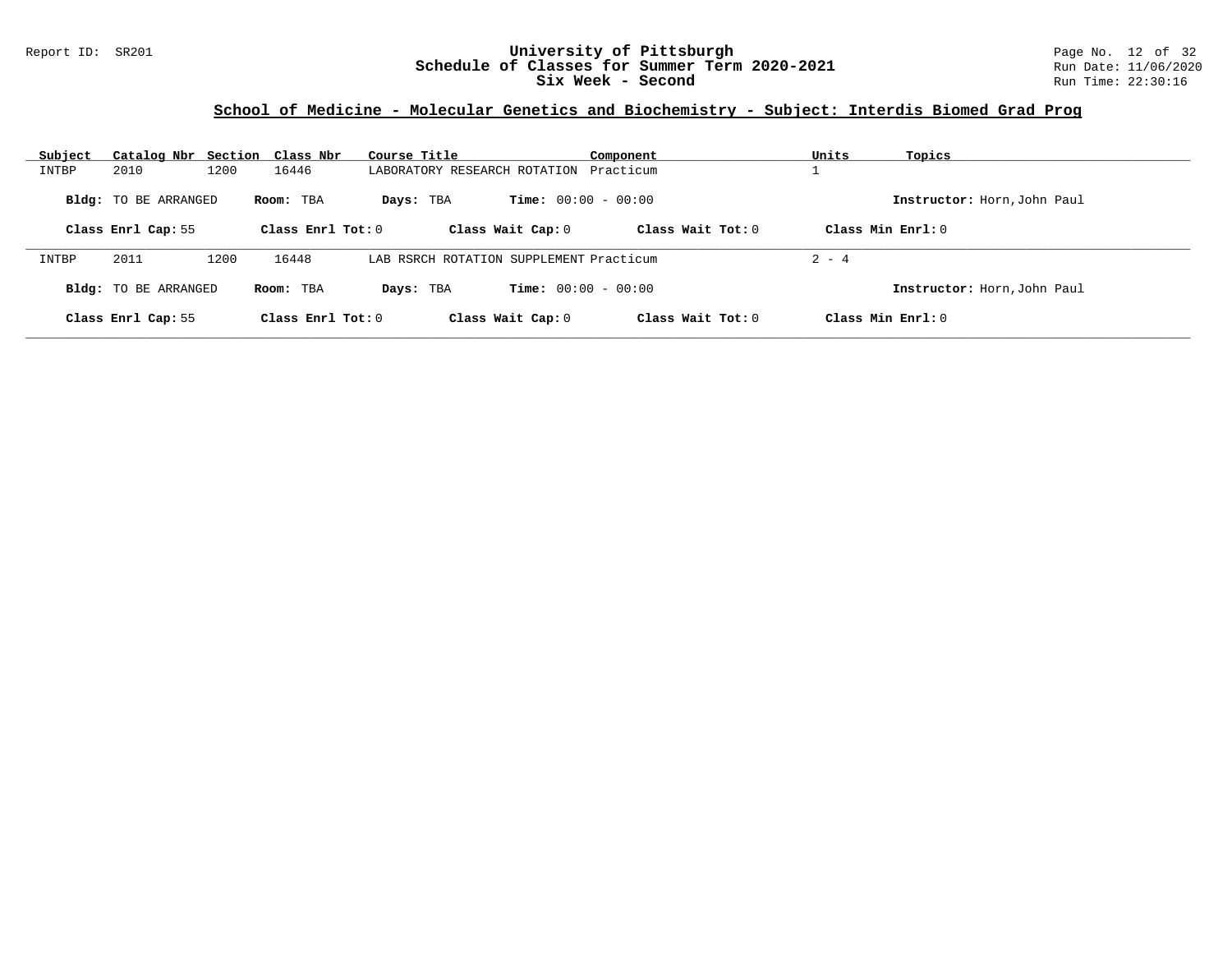### Report ID: SR201 **University of Pittsburgh** Page No. 13 of 32 **Schedule of Classes for Summer Term 2020-2021** Run Date: 11/06/2020 **Six Week - Second Run Time: 22:30:16**

# **School of Medicine - Microbiology and Immunology - Subject: Microbiology and Immunology**

| Subject   | Catalog Nbr Section Class Nbr |      |                       | Course Title                                                | Component                    | Units | Topics                             |
|-----------|-------------------------------|------|-----------------------|-------------------------------------------------------------|------------------------------|-------|------------------------------------|
| MSMI      | 2100                          | 1210 | 19425                 | FIRST LAB ROTATION                                          | Credit Laboratory            | 2     |                                    |
|           | <b>Bldg:</b> TO BE ARRANGED   |      | Room: TBA             | Days: TBA                                                   | <b>Time:</b> $00:00 - 00:00$ |       | Instructor: Binder, Robert Julian  |
|           | Class Enrl Cap: 20            |      | Class Enrl Tot: 0     | Class Wait Cap: 0                                           | Class Wait Tot: 0            |       | Class Min Enrl: 0                  |
| MSMI      | 2350                          | 1010 | 19783                 | BIOSTATS FOR MICRO/IMMUNO                                   | Lecture                      | 2     |                                    |
| Bldg: TBA |                               |      | Room: TBA             | Days: TuTh                                                  | <b>Time:</b> $13:30 - 15:45$ |       | Instructor: Kane, Lawrence Patrick |
|           |                               |      |                       |                                                             |                              |       | Normolle, Daniel Paul              |
|           | Class Enrl Cap: 25            |      | Class $Enr1$ Tot: $0$ | Class Wait Cap: 0                                           | Class Wait $Tot: 0$          |       | Class Min Enrl: 0                  |
|           |                               |      |                       | <b>Room Characteristics:</b> PeopleSoft - Scheduled (PS)(1) |                              |       |                                    |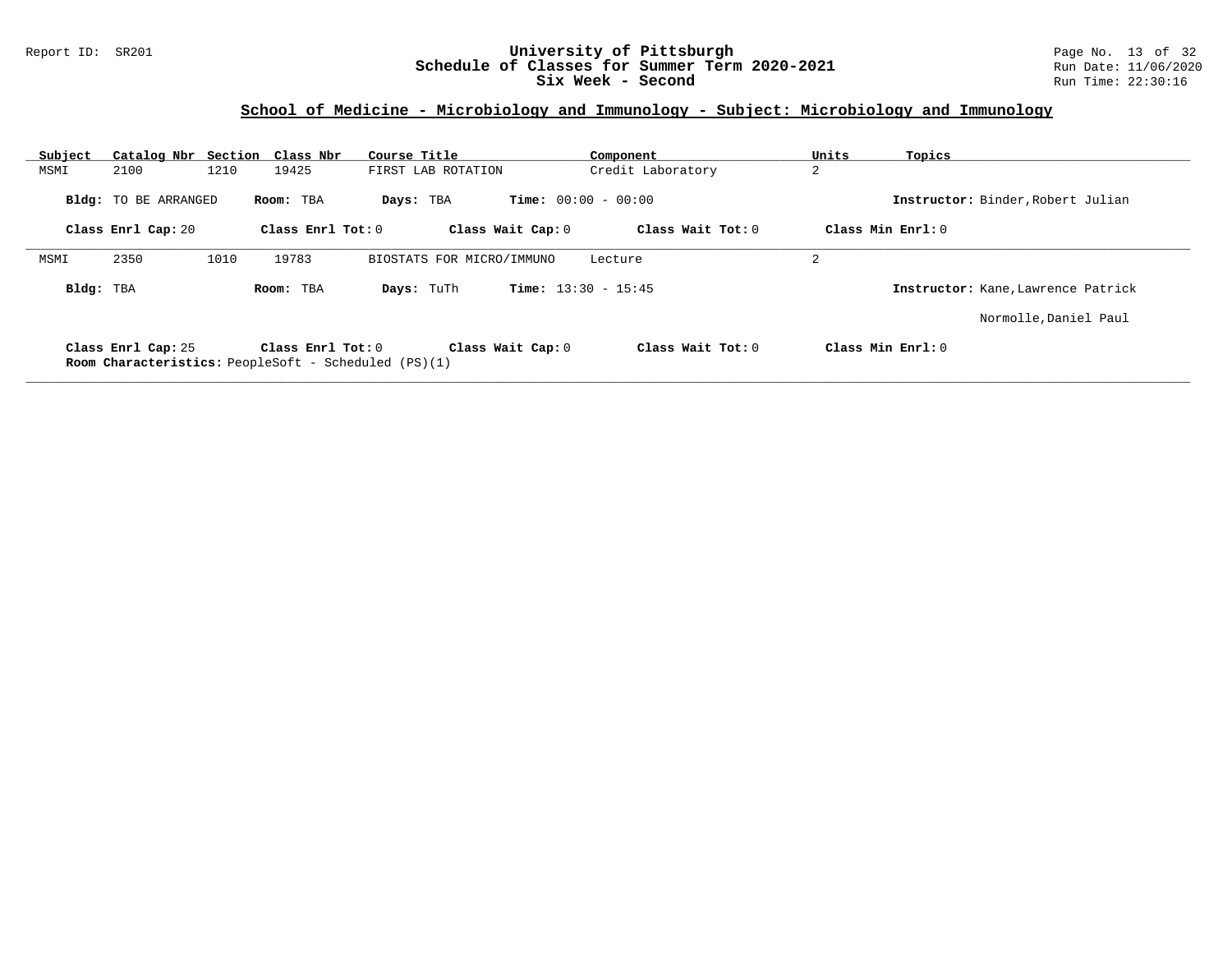### Report ID: SR201 **University of Pittsburgh** Page No. 14 of 32 **Schedule of Classes for Summer Term 2020-2021** Run Date: 11/06/2020 **Six Week - Second Run Time: 22:30:16**

### **School of Medicine - Neurobiology - Subject: Neurobiology**

| Subject | Catalog Nbr Section Class Nbr |      |                   | Course Title   |                              | Component         | Units | Topics                     |
|---------|-------------------------------|------|-------------------|----------------|------------------------------|-------------------|-------|----------------------------|
| MSNBIO  | 2690                          | 1200 | 16460             | DIRECTED STUDY |                              | Directed Studies  | $-9$  |                            |
|         | Bldg: TO BE ARRANGED          |      | Room: TBA         | Days: TBA      | <b>Time:</b> $00:00 - 00:00$ |                   |       | Instructor: Davis, Brian M |
|         | Class Enrl Cap: 30            |      | Class Enrl Tot: 0 |                | Class Wait Cap: 0            | Class Wait Tot: 0 |       | Class Min Enrl: 0          |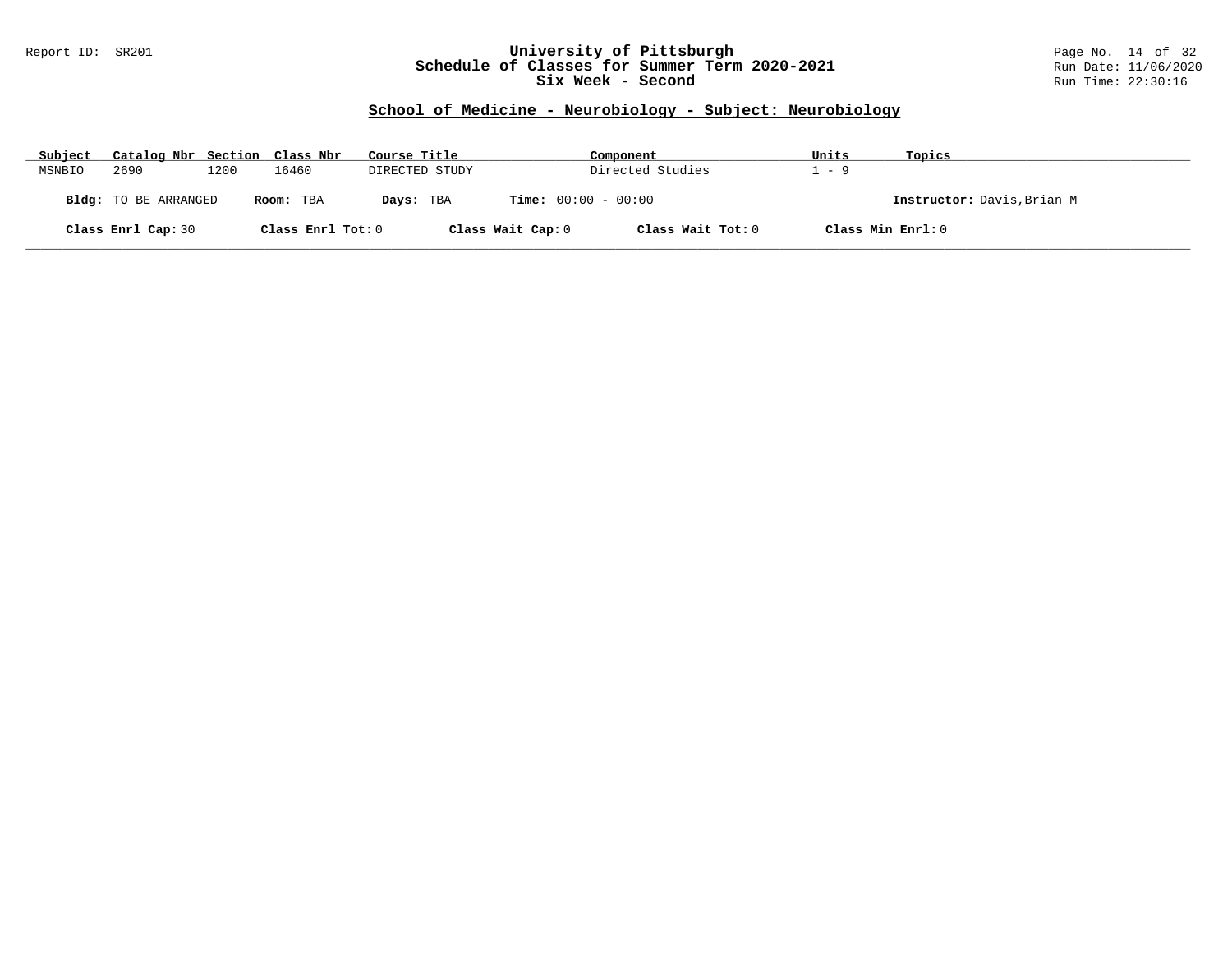### Report ID: SR201 **University of Pittsburgh** Page No. 15 of 32 **Schedule of Classes for Summer Term 2020-2021** Run Date: 11/06/2020 **Summer Term** Run Time: 22:30:16

# **School of Medicine - Biomedical Sciences - Subject: Biomedical Sciences**

| Subject | Catalog Nbr Section Class Nbr |      |                   | Course Title          | Component                    | Units             | Topics                          |
|---------|-------------------------------|------|-------------------|-----------------------|------------------------------|-------------------|---------------------------------|
| MSBMS   | 2074                          | 1010 | 18995             | EXPERIENTIAL LEARNING | Independent Study            | $-10$             |                                 |
|         | <b>Bldg:</b> TO BE ARRANGED   |      | Room: TBA         | Days: TBA             | <b>Time:</b> $00:00 - 00:00$ |                   | Instructor: Bisello, Alessandro |
|         | Class Enrl Cap: 55            |      | Class Enrl Tot: 0 | Class Wait Cap: 0     | Class Wait Tot: 0            | Class Min Enrl: 0 |                                 |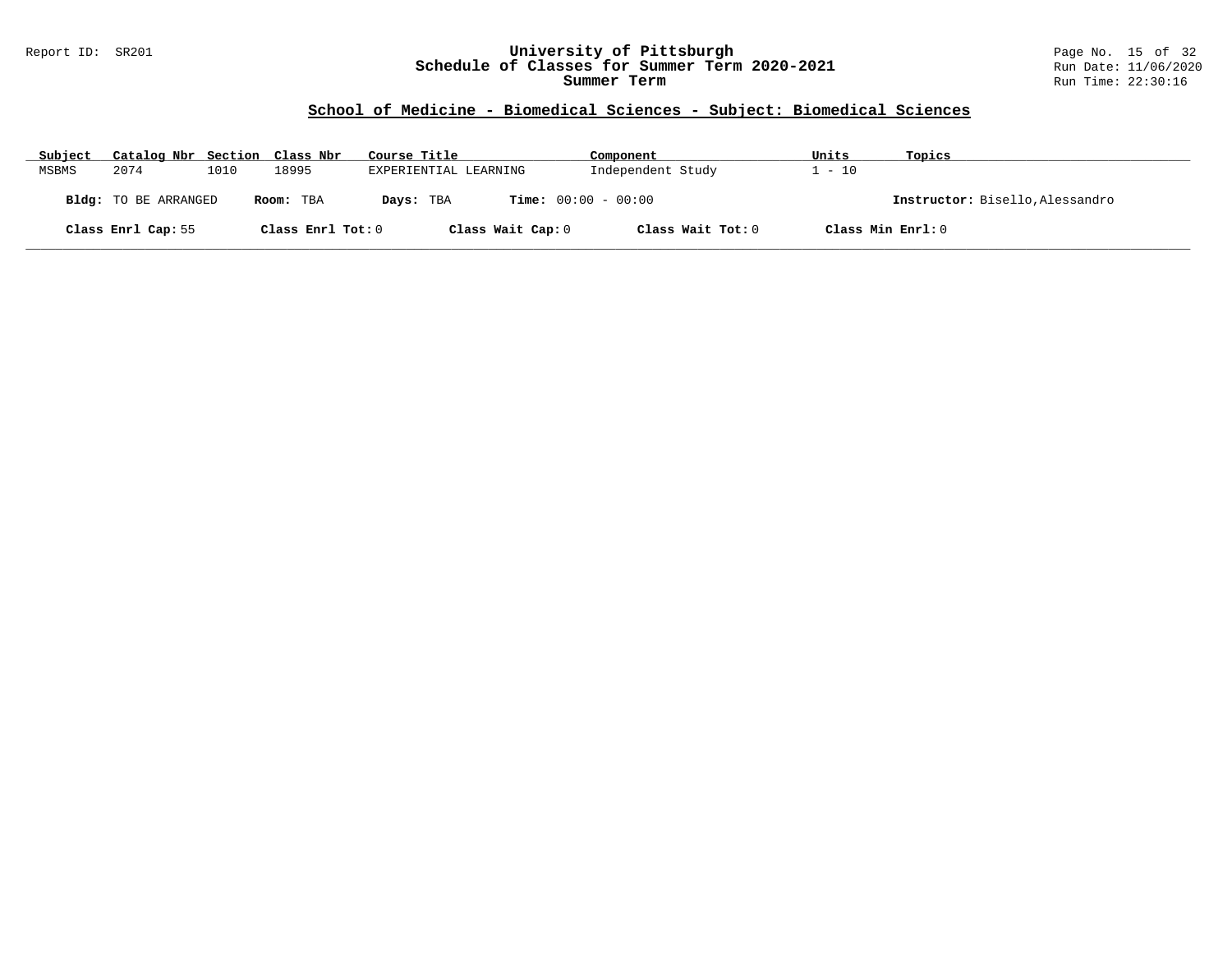### Report ID: SR201 **University of Pittsburgh** Page No. 16 of 32 **Schedule of Classes for Summer Term 2020-2021** Run Date: 11/06/2020 **Summer Term** Run Time: 22:30:16

### **School of Medicine - Cell Biology and Physiology - Subject: Cell Biol & Molecular Physio**

| Catalog Nbr Section Class Nbr<br>Subject | Course Title                                                                                         | Component                               | Units<br>Topics                        |
|------------------------------------------|------------------------------------------------------------------------------------------------------|-----------------------------------------|----------------------------------------|
| 1010<br>MSCBMP<br>2800                   | 16415<br>MS THESIS RESEARCH                                                                          | Thesis Research                         | $1 - 14$                               |
| Bldg: TO BE ARRANGED                     | <b>Days:</b> TBA <b>Time:</b> $00:00 - 00:00$<br>Room: TBA                                           |                                         | Instructor: Butterworth, Michael Bruce |
| Class Enrl Cap: 10                       | Class Enrl Tot: 0                                                                                    | Class Wait Cap: 0 Class Wait Tot: 0     | Class Min Enrl: 0                      |
| 1065<br>MSCBMP<br>2840                   | 17409<br>REGULATION OF MEMBRANE TRAFFICLecture                                                       |                                         | 2                                      |
| Bldg: TO BE ARRANGED                     | <b>Days:</b> Th <b>Time:</b> $13:30 - 15:30$<br>Room: TBA                                            |                                         | Instructor: Apodaca, Gerard L          |
| Class Enrl Cap: 20                       | Class Enrl Tot: 0<br><b>Combined Section ID:</b> $0010(MSCBMP 2840/BIOSC 2840) - BIOSC 2840(H17423)$ | Class Wait Cap: 0 Class Wait Tot: 0     | Class Min Enrl: 0                      |
| MSCBMP<br>2860<br>1010                   | 16416<br>MULTIPARM MICROSCPC IMAGNG                                                                  | Lecture                                 | 3                                      |
| Bldg: TO BE ARRANGED                     | Room: TBA<br><b>Days:</b> TuTh <b>Time:</b> $10:00 - 11:30$                                          |                                         | Instructor: Stolz, Donna Beer          |
|                                          |                                                                                                      |                                         | St Croix, Claudette Marie              |
| Class Enrl Cap: 12                       | Class Enrl Tot: 0                                                                                    | Class Wait Cap: 0 Class Wait Tot: 0     | Class Min Enrl: 0                      |
| MSCBMP<br>2890<br>1010                   | 16417<br>DIRECTED STUDY                                                                              | Directed Studies                        | $1 - 9$                                |
| Bldg: TO BE ARRANGED                     | <b>Days:</b> TBA <b>Time:</b> $00:00 - 00:00$<br>Room: TBA                                           |                                         | Instructor: Butterworth, Michael Bruce |
| Class Enrl Cap: 15                       | Class Enrl Tot: 0                                                                                    | Class Wait Cap: $0$ Class Wait Tot: $0$ | Class Min Enrl: 0                      |
| MSCBMP<br>3800<br>1010                   | 16418<br>PHD DISSERTATION RESEARCH                                                                   | Thesis Research                         | $1 - 14$                               |
| Bldg: TO BE ARRANGED                     | Room: TBA<br><b>Days:</b> TBA <b>Time:</b> $00:00 - 00:00$                                           |                                         | Instructor: Butterworth, Michael Bruce |
| Class Enrl Cap: 20                       | Class Enrl Tot: 0                                                                                    | Class Wait Cap: $0$ Class Wait Tot: $0$ | Class Min Enrl: 0                      |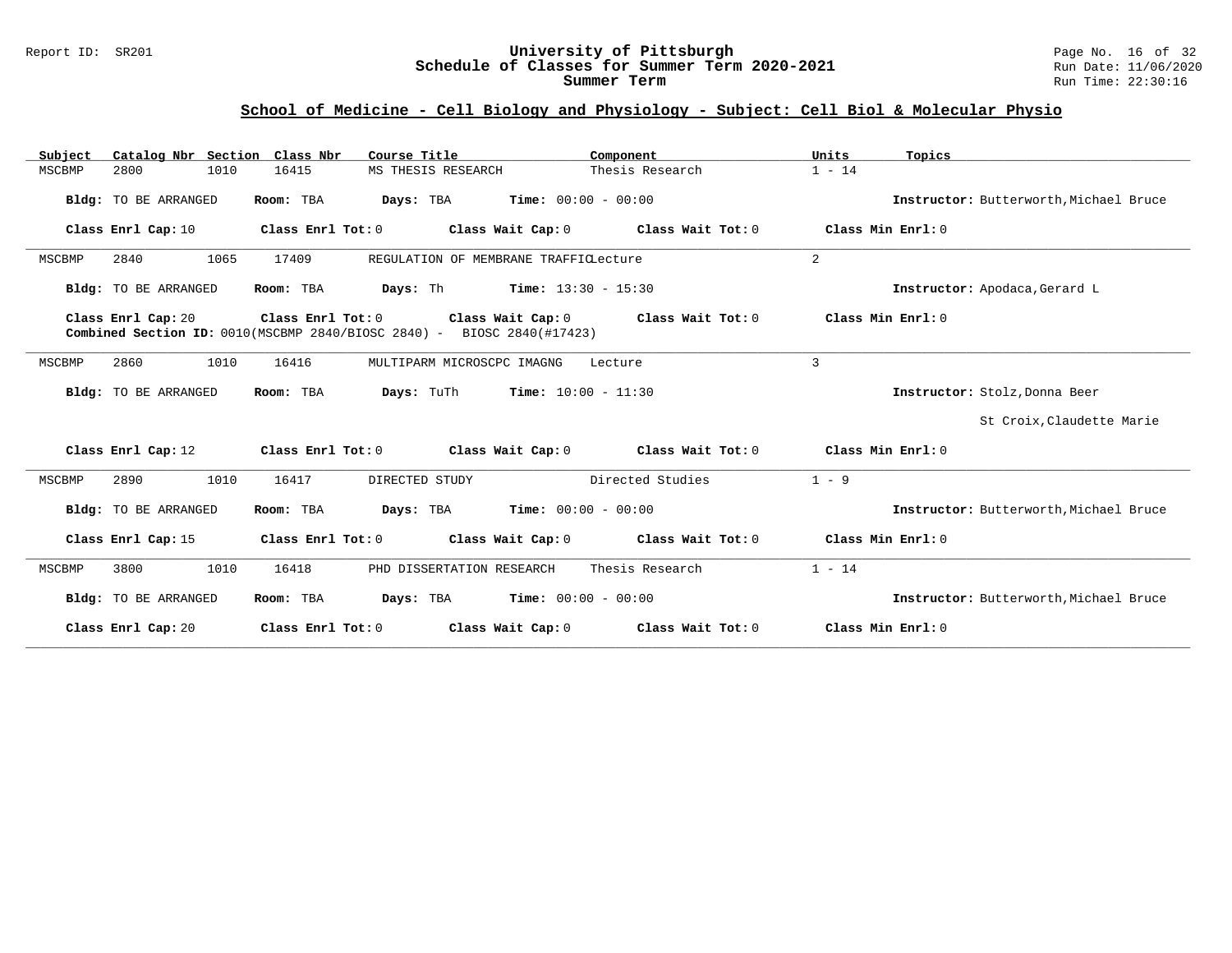#### Report ID: SR201 **University of Pittsburgh** Page No. 17 of 32 **Schedule of Classes for Summer Term 2020-2021** Run Date: 11/06/2020 **Summer Term** Run Time: 22:30:16

### **School of Medicine - Office of the Dean, School of Medicine - Subject: Biomedical Informatics**

| Catalog Nbr Section Class Nbr<br>Subject | Course Title<br>Component                                                                  | Units                       | Topics                                |
|------------------------------------------|--------------------------------------------------------------------------------------------|-----------------------------|---------------------------------------|
| 2124<br>1210<br><b>BIOINF</b>            | 19814<br>PRINS GLOBAL HLTH INFORMATICS Lecture                                             | $\mathcal{E}$               |                                       |
| Bldg: TBA                                | <b>Days:</b> F <b>Time:</b> $13:00 - 15:55$<br>Room: TBA                                   |                             | Instructor: Douglas, Gerald P         |
| Class Enrl Cap: 10                       | Class Enrl Tot: $0$ Class Wait Cap: $0$ Class Wait Tot: $0$                                |                             | Class Min Enrl: 0                     |
| 2129<br>BIOINF                           | 1010 17379<br>INSHP GLBL HLTH INFRMTCS<br>Practicum                                        | $\mathbf{3}$                |                                       |
| Bldg: TO BE ARRANGED                     | Room: TBA $Days:$ TBA $Time: 00:00 - 00:00$                                                |                             | Instructor: Douglas, Gerald P         |
| Class Enrl Cap: 5                        | Class Enrl Tot: 0 Class Wait Cap: 0 Class Wait Tot: 0                                      |                             | Class Min Enrl: 0                     |
| 2480<br><b>BIOINF</b>                    | 1010 16419<br>MASTRS THESIS RESEARCH/PROJECTThesis Research                                | $1 - 6$                     |                                       |
| Bldg: TO BE ARRANGED                     | Room: TBA $Days:$ TBA $Time: 00:00 - 00:00$                                                |                             | Instructor: Hochheiser, Harry Stewart |
|                                          | Class Enrl Cap: 25 Class Enrl Tot: 0 Class Wait Cap: 0 Class Wait Tot: 0 Class Min Enrl: 0 |                             |                                       |
| 1010 16420<br>BIOINF<br>2990             | MASTERS INDEPENDENT STUDY Independent Study                                                | $1 - 14$                    |                                       |
| Bldg: TO BE ARRANGED                     | Room: TBA $Days:$ TBA $Time: 00:00 - 00:00$                                                |                             | Instructor: Hochheiser, Harry Stewart |
|                                          | Class Enrl Cap: 25 Class Enrl Tot: 0 Class Wait Cap: 0 Class Wait Tot: 0                   |                             | Class Min $Enr1:0$                    |
| BIOINF                                   | 1010 16468<br>MASTERS DIRECTED STUDY Directed Studies                                      | $1 - 9$                     |                                       |
| Bldg: TO BE ARRANGED                     | Room: TBA $\rule{1em}{0.15mm}$ Days: TBA Time: $00:00 - 00:00$                             |                             | Instructor: Hochheiser, Harry Stewart |
|                                          | Class Enrl Cap: 25 Class Enrl Tot: 0 Class Wait Cap: 0 Class Wait Tot: 0 Class Min Enrl: 0 |                             |                                       |
| BIOINF<br>2994<br>1010                   | MASTERS DIRECTED STUDY Directed Studies<br>16421                                           | $1 - 9$                     |                                       |
| Bldg: TO BE ARRANGED                     | Room: TBA $Days:$ TBA $Time: 00:00 - 00:00$                                                |                             | Instructor: Hochheiser, Harry Stewart |
|                                          | Class Enrl Cap: 25 Class Enrl Tot: 0 Class Wait Cap: 0 Class Wait Tot: 0 Class Min Enrl: 0 |                             |                                       |
| 3990 000<br>BIOINF                       | 1010 16422<br>DOCTORAL INDEPENDENT STUDY Independent Study 1 - 14                          |                             |                                       |
| Bldg: TO BE ARRANGED                     | Room: TBA $Days:$ TBA $Time: 00:00 - 00:00$                                                |                             | Instructor: Hochheiser, Harry Stewart |
|                                          | Class Enrl Cap: 25 Class Enrl Tot: 0 Class Wait Cap: 0 Class Wait Tot: 0                   |                             | Class Min Enrl: 0                     |
| BIOINF<br>3995<br>1010                   | DOCTORAL DIRECTED STUDY<br>16423                                                           | $1 - 9$<br>Directed Studies |                                       |
| Bldg: TO BE ARRANGED                     | Room: TBA $\rule{1em}{0.15mm}$ Days: TBA $\rule{1.15mm}]{0.15mm}$ Time: $0.000 - 0.0000$   |                             | Instructor: Hochheiser, Harry Stewart |
| Class Enrl Cap: 25                       | Class Enrl Tot: $0$ Class Wait Cap: $0$                                                    | Class Wait Tot: 0           | Class Min Enrl: 0                     |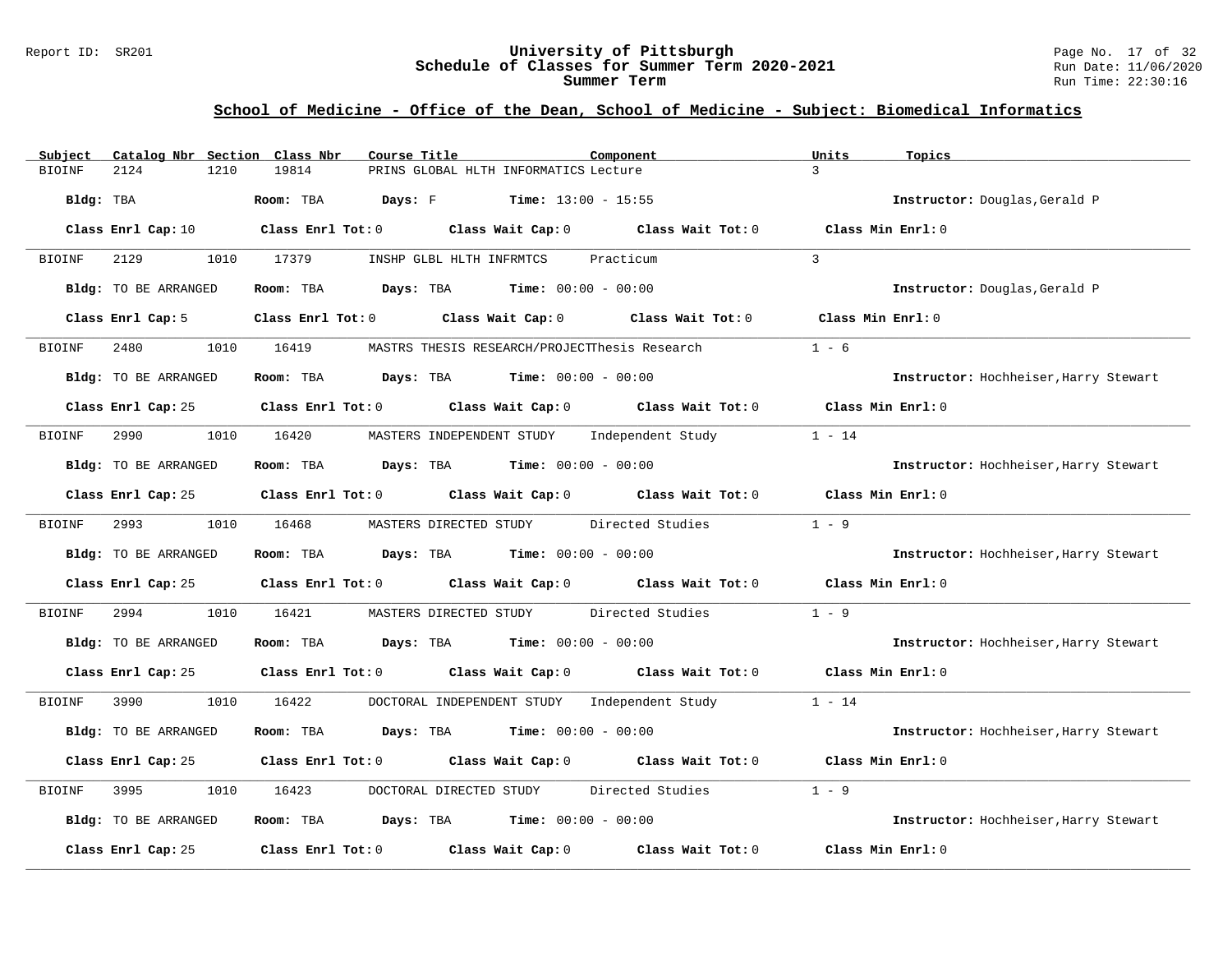| <b>BIOINF</b> | 3996                 | 1010<br>16424     | DOCTORAL DIRECTED STUDY                       |                              | Directed Studies  | $1 - 9$                               |
|---------------|----------------------|-------------------|-----------------------------------------------|------------------------------|-------------------|---------------------------------------|
|               | Bldg: TO BE ARRANGED | Room: TBA         | Days: TBA                                     | <b>Time:</b> $00:00 - 00:00$ |                   | Instructor: Hochheiser, Harry Stewart |
|               | Class Enrl Cap: 25   | Class Enrl Tot: 0 | Class Wait Cap: 0                             |                              | Class Wait Tot: 0 | Class Min Enrl: 0                     |
| <b>BIOINF</b> | 3997                 | 16425<br>1010     | DOCTORAL DIRECTED STUDY                       |                              | Directed Studies  | $1 - 9$                               |
|               | Bldg: TO BE ARRANGED | Room: TBA         | Days: TBA                                     | <b>Time:</b> $00:00 - 00:00$ |                   | Instructor: Hochheiser, Harry Stewart |
|               | Class Enrl Cap: 25   | Class Enrl Tot: 0 | Class Wait Cap: 0                             |                              | Class Wait Tot: 0 | Class Min Enrl: 0                     |
| <b>BIOINF</b> | 3998                 | 1010<br>16426     | DOCTORAL TEACHING PRACTICUM                   |                              | Practicum         | 3                                     |
|               | Bldg: TO BE ARRANGED | Room: TBA         | Days: TBA                                     | <b>Time:</b> $00:00 - 00:00$ |                   | Instructor: Hochheiser, Harry Stewart |
|               | Class Enrl Cap: 25   | Class Enrl Tot: 0 | Class Wait Cap: 0                             |                              | Class Wait Tot: 0 | Class Min Enrl: 0                     |
| BIOINF        | 3999                 | 16427<br>1010     | DOCTORAL DISSERTATION RESEARCHThesis Research |                              |                   | $1 - 9$                               |
|               | Bldg: TO BE ARRANGED | Room: TBA         | Days: TBA                                     | <b>Time:</b> $00:00 - 00:00$ |                   | Instructor: Hochheiser, Harry Stewart |
|               | Class Enrl Cap: 25   | Class Enrl Tot: 0 |                                               | Class Wait Cap: 0            | Class Wait Tot: 0 | Class Min Enrl: 0                     |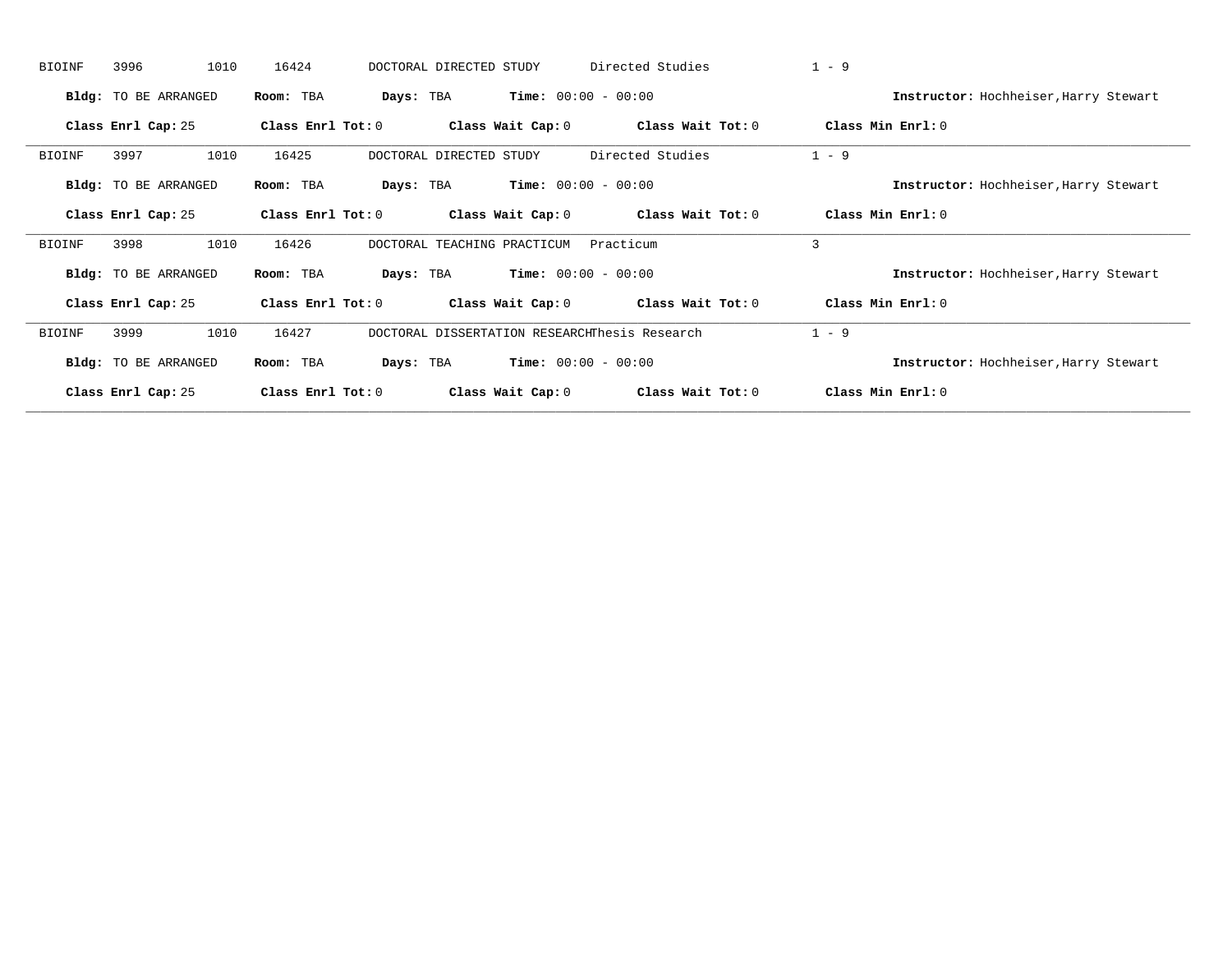# Report ID: SR201 **19 of 32**<br>**Schedule of Classes for Summer Term 2020-2021** Page No. 19 of 32<br>Run Date: 11/06/2020 Schedule of Classes for Summer Term 2020-2021

### **School of Medicine - Office of the Dean, School of Medicine - Subject: Clinical Research**

| Subject | Catalog Nbr Section  | Class Nbr         | Course Title                                          |                                                 | Component                                                             | Units<br>Topics                                                                                    |                                                                                                            |
|---------|----------------------|-------------------|-------------------------------------------------------|-------------------------------------------------|-----------------------------------------------------------------------|----------------------------------------------------------------------------------------------------|------------------------------------------------------------------------------------------------------------|
| CLRES   | 2080                 | 1010<br>16428     | MASTERS THESIS RESEARCH                               |                                                 | Thesis Research                                                       | $1 - 6$                                                                                            |                                                                                                            |
|         |                      |                   |                                                       |                                                 |                                                                       |                                                                                                    |                                                                                                            |
|         | Bldg: TO BE ARRANGED | Room: TBA         |                                                       |                                                 | <b>Days:</b> TBA <b>Time:</b> 00:00 - 00:00   MASTERS THESIS RESEARCH |                                                                                                    | Instructor: Radomski, Thomas R                                                                             |
|         | Class Enrl Cap: 45   |                   | $Class$ $Enr1$ $Tot: 0$                               |                                                 |                                                                       | Class Wait Cap: $0$ Class Wait Tot: $0$ Class Min Enrl: $0$                                        |                                                                                                            |
|         |                      |                   |                                                       |                                                 |                                                                       |                                                                                                    |                                                                                                            |
| CLRES   | 2085                 | 1010<br>16429     |                                                       | DIR RES/IND STDY CLINICAL RES Independent Study |                                                                       | $1 - 3$                                                                                            |                                                                                                            |
|         | Bldg: TO BE ARRANGED | Room: TBA         |                                                       |                                                 |                                                                       | Days: TBA        Time: 00:00 - 00:00   DIR RES/IND STDY CLINICAL RESInstructor: Radomski, Thomas R |                                                                                                            |
|         | Class Enrl Cap: 10   |                   | Class Enrl Tot: 0 Class Wait Cap: 0                   |                                                 |                                                                       | Class Wait Tot: 0 Class Min Enrl: 0                                                                |                                                                                                            |
| CLRES   | 2086                 | 1050<br>16469     |                                                       | CLNCL RSRCH TEACHING PRACTICUMPracticum         |                                                                       | $0.5 - 3$                                                                                          |                                                                                                            |
|         | Bldg: TO BE ARRANGED | Room: TBA         |                                                       |                                                 |                                                                       | Days: TBA       Time: 00:00 - 00:00   CLNCL RSRCH TEACHING PRACTICUM nstructor: Radomski,Thomas R  |                                                                                                            |
|         | Class Enrl Cap: 10   |                   | Class Enrl Tot: 0 Class Wait Cap: 0                   |                                                 |                                                                       | Class Wait Tot: 0 Class Min Enrl: 0                                                                |                                                                                                            |
| CLRES   | 2124                 | 1050<br>16430     |                                                       | DECISION ANAL COST EFFCTN ANAIDirected Studies  |                                                                       | $1 - 3$                                                                                            |                                                                                                            |
|         | Bldg: TO BE ARRANGED | Room: TBA         | Days: TBA                                             |                                                 |                                                                       | Time: 00:00 - 00:00 DECISION ANAL COST EFFCTN ANAInstructor: Smith, Kenneth J                      |                                                                                                            |
|         |                      |                   |                                                       |                                                 |                                                                       |                                                                                                    | Bryce, Cindy L                                                                                             |
|         |                      |                   |                                                       |                                                 |                                                                       |                                                                                                    | Roberts, Mark Stenius                                                                                      |
|         |                      |                   | Class Enrl Cap: 5 Class Enrl Tot: 0 Class Wait Cap: 0 |                                                 |                                                                       | Class Wait Tot: $0$ $Class Min Err1:0$                                                             |                                                                                                            |
| CLRES   | 2320                 | 1050<br>16431     | CLINICAL TRIALS PRACTICUM                             |                                                 | Practicum                                                             | $2 - 3$                                                                                            |                                                                                                            |
|         | Bldg: TO BE ARRANGED | Room: TBA         |                                                       |                                                 |                                                                       |                                                                                                    | <b>Days:</b> TBA        Time: 00:00 - 00:00   CLINICAL TRIALS PRACTICUM    Instructor: Abebe,Kaleab Zenebe |
|         | Class Enrl Cap: 5    |                   | Class Enrl Tot: 0 Class Wait Cap: 0                   |                                                 |                                                                       | Class Wait Tot: 0 Class Min Enrl: 0                                                                |                                                                                                            |
| CLRES   | 2725                 | 16432<br>1030     |                                                       | TRANSLATIONAL RES PRACTICUM Practicum           |                                                                       | $1 - 3$                                                                                            |                                                                                                            |
|         | Bldg: TO BE ARRANGED |                   |                                                       |                                                 |                                                                       | Room: TBA Days: TBA Time: 00:00 - 00:00 TRANSLATIONAL RES PRACTICUM Instructor: Lee, Janet Sojung  |                                                                                                            |
|         | Class Enrl Cap: 10   | Class Enrl Tot: 0 |                                                       | Class Wait Cap: 0                               |                                                                       | Class Wait Tot: 0 Class Min Enrl: 0                                                                |                                                                                                            |
| CLRES   | 3010                 | 1060<br>16433     |                                                       | INDEPENDENT STUDY Independent Study             |                                                                       | $1 - 6$                                                                                            |                                                                                                            |
|         | Bldg: TO BE ARRANGED |                   |                                                       |                                                 | Room: TBA bays: TBA Time: $00:00 - 00:00$ INDEPENDENT STUDY           |                                                                                                    | Instructor: Switzer, Galen E                                                                               |
|         | Class Enrl Cap: 5    | Class Enrl Tot: 0 |                                                       | Class Wait Cap: 0                               | Class Wait Tot: 0                                                     | Class Min Enrl: 0                                                                                  |                                                                                                            |

**\_\_\_\_\_\_\_\_\_\_\_\_\_\_\_\_\_\_\_\_\_\_\_\_\_\_\_\_\_\_\_\_\_\_\_\_\_\_\_\_\_\_\_\_\_\_\_\_\_\_\_\_\_\_\_\_\_\_\_\_\_\_\_\_\_\_\_\_\_\_\_\_\_\_\_\_\_\_\_\_\_\_\_\_\_\_\_\_\_\_\_\_\_\_\_\_\_\_\_\_\_\_\_\_\_\_\_\_\_\_\_\_\_\_\_\_\_\_\_\_\_\_\_\_\_\_\_\_\_\_\_\_\_\_\_\_\_\_\_\_\_\_\_\_\_\_\_\_\_\_\_\_\_\_\_\_**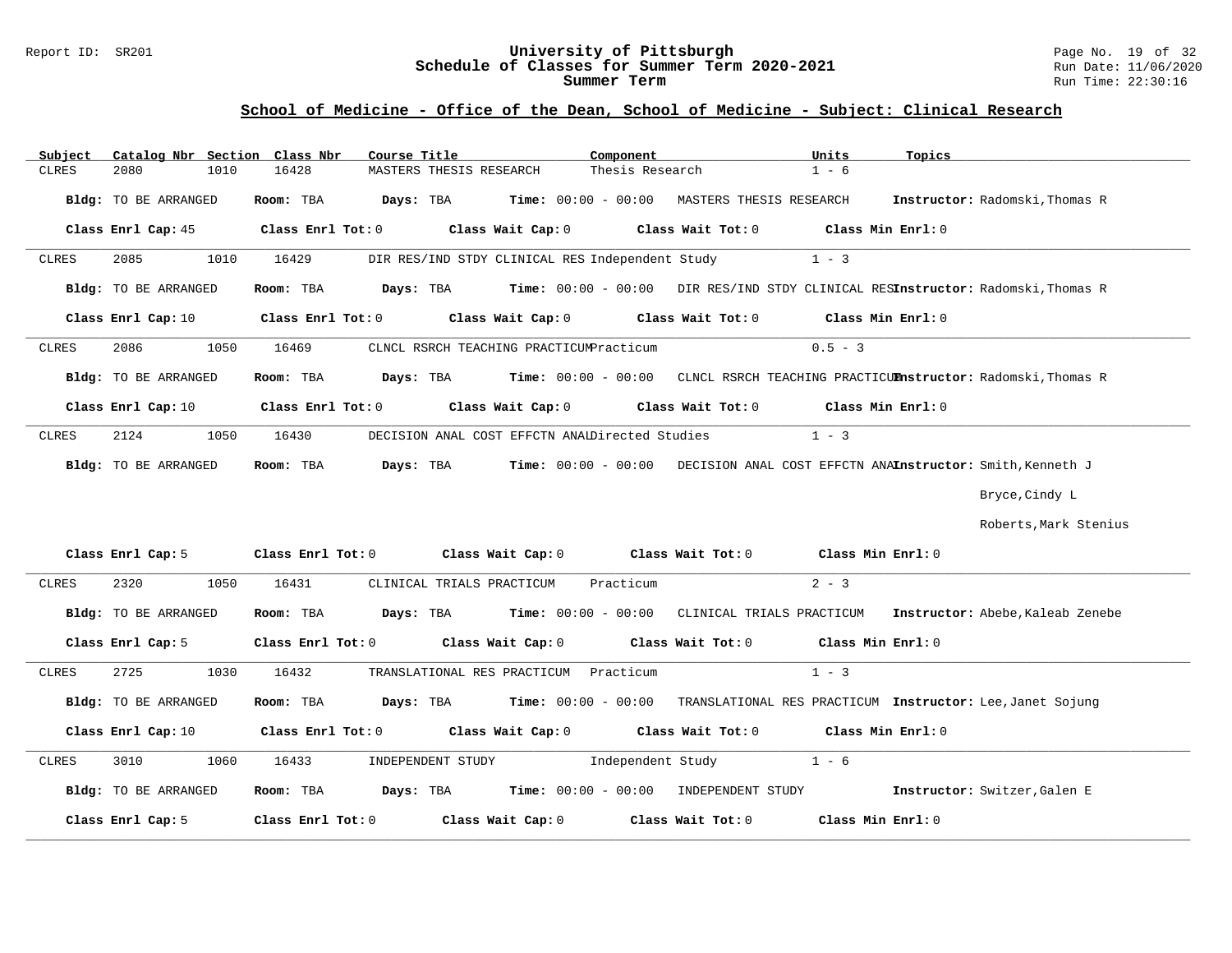### Report ID: SR201 **University of Pittsburgh** Page No. 20 of 32 **Schedule of Classes for Summer Term 2020-2021** Run Date: 11/06/2020 **Summer Term** Run Time: 22:30:16

### **School of Medicine - Office of the Dean, School of Medicine - Subject: Clinical Research**

| Subject      | Catalog Nbr                 |      | Section Class Nbr   | Course Title      |                           | Component                    |                           | Units                | Topics                       |
|--------------|-----------------------------|------|---------------------|-------------------|---------------------------|------------------------------|---------------------------|----------------------|------------------------------|
| CLRES        | 3010                        | 1070 | 17850               | INDEPENDENT STUDY |                           | Independent Study            |                           | $-6$                 |                              |
|              | <b>Bldg:</b> TO BE ARRANGED |      | Room: TBA           | Days: TBA         |                           | <b>Time:</b> $00:00 - 00:00$ | INDEPENDENT STUDY         |                      | Instructor: Switzer, Galen E |
|              | Class Enrl Cap: 5           |      | Class Enrl Tot: $0$ |                   | Class Wait Cap: 0         |                              | Class Wait Tot: $0$       | Class Min Enrl: 0    |                              |
| <b>CLRES</b> | 3040                        | 1050 | 16434               |                   | PHD DISSERTATION RESEARCH | Thesis Research              |                           | l - 14               |                              |
|              | <b>Bldg:</b> TO BE ARRANGED |      | Room: TBA           | Days: TBA         |                           | <b>Time:</b> $00:00 - 00:00$ | PHD DISSERTATION RESEARCH |                      | Instructor: Switzer, Galen E |
|              | Class Enrl Cap: 15          |      | Class Enrl Tot: $0$ |                   | Class Wait Cap: 0         |                              | Class Wait Tot: $0$       | $Class Min Ernst: 0$ |                              |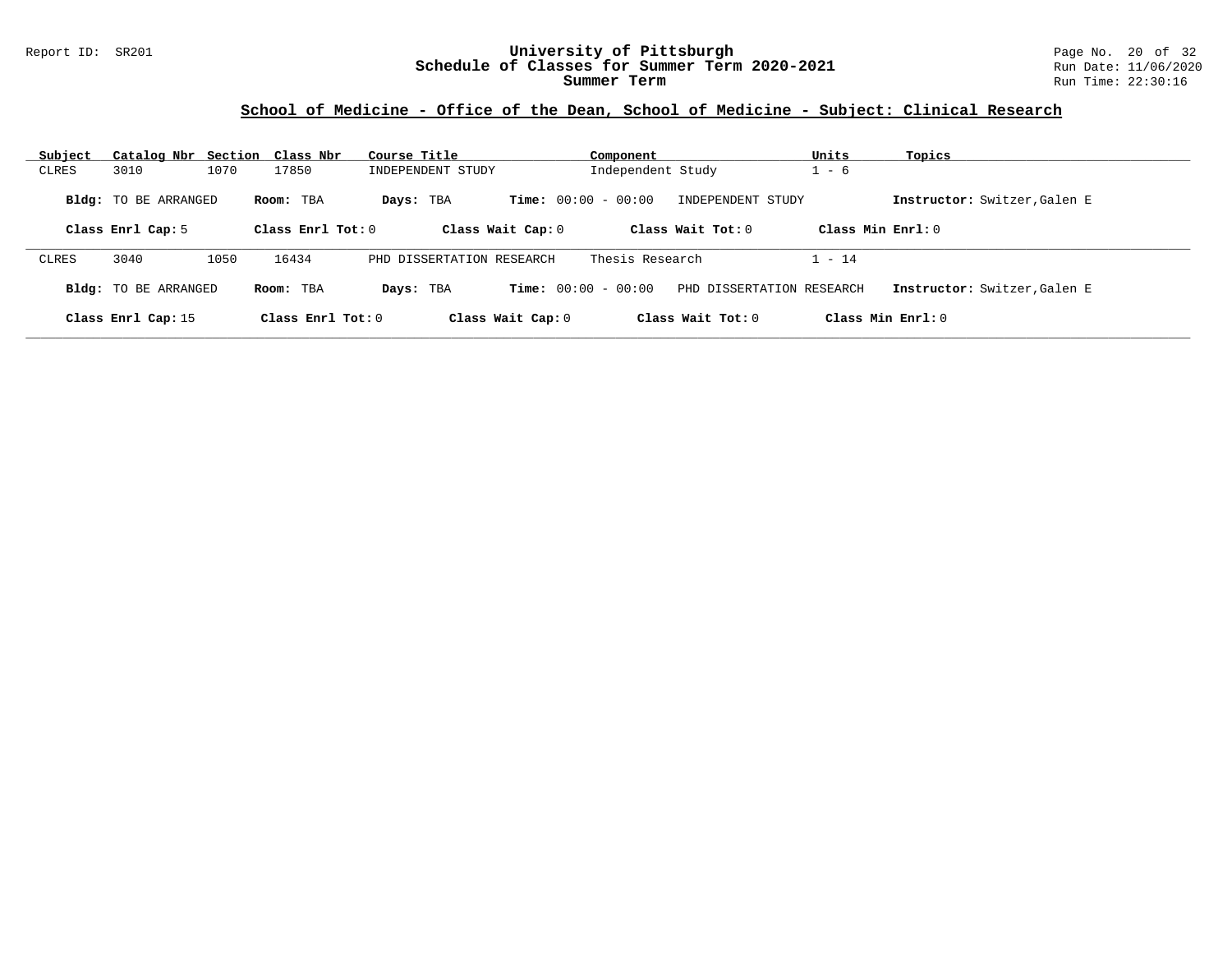### Report ID: SR201 **University of Pittsburgh** Page No. 21 of 32 **Schedule of Classes for Summer Term 2020-2021** Run Date: 11/06/2020 **Summer Term** Run Time: 22:30:16

# **School of Medicine - Office of the Dean, School of Medicine - Subject: FT Diss Study MED**

| Subject | Catalog Nbr Section Class Nbr |      |                   | Course Title                                        | Component         | Units             | Topics            |
|---------|-------------------------------|------|-------------------|-----------------------------------------------------|-------------------|-------------------|-------------------|
| FTDS    | 0000                          | 1010 | 16435             | FULL-TIME DISSERTATION STUDY Full Time Dissertation |                   |                   |                   |
|         | <b>Bldg:</b> TO BE ARRANGED   |      | Room: TBA         | <b>Time:</b> $00:00 - 00:00$<br>Days: TBA           |                   |                   | Instructor: Staff |
|         | Class Enrl Cap: 999           |      | Class Enrl Tot: 0 | Class Wait Cap: 0                                   | Class Wait Tot: 0 | Class Min Enrl: 0 |                   |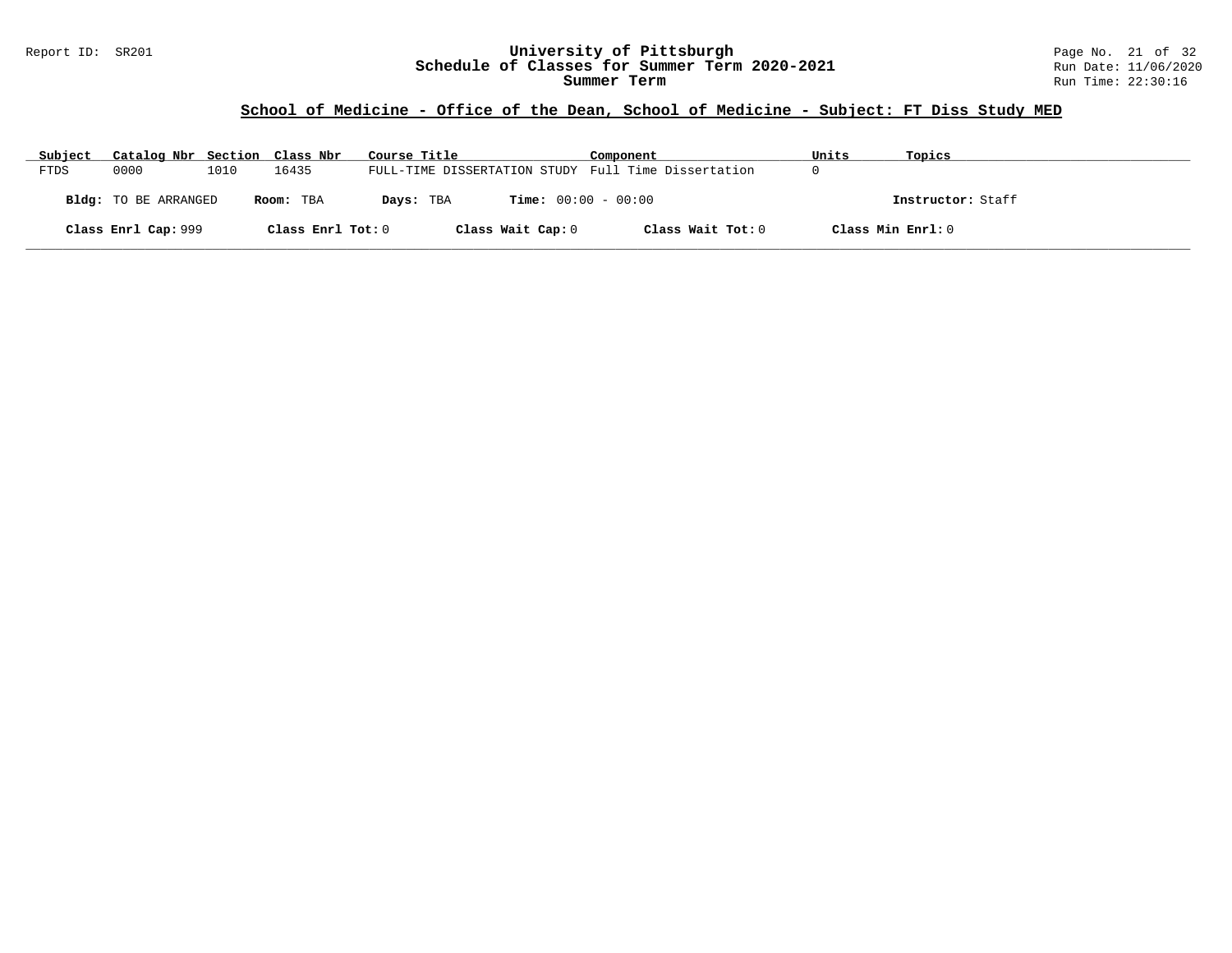# **School of Medicine - Office of the Dean, School of Medicine - Subject: Integrative Systems Biology**

| Subject    | Catalog Nbr Section Class Nbr |                       | Course Title                           |                              | Component         | Units<br>Topics   |                              |
|------------|-------------------------------|-----------------------|----------------------------------------|------------------------------|-------------------|-------------------|------------------------------|
| ISB        | 1010<br>2000                  | 18288                 | LABORATORY RESEARCH ROTATION Practicum |                              |                   | $1 - 9$           |                              |
|            | Bldg: TO BE ARRANGED          | Room: TBA             | Days: TBA                              | <b>Time:</b> $00:00 - 00:00$ |                   |                   | Instructor: Staff            |
|            | Class Enrl Cap: 10            | Class Enrl Tot: 0     |                                        | Class Wait Cap: 0            | Class Wait Tot: 0 | Class Min Enrl: 0 |                              |
| <b>ISB</b> | 2080<br>1030                  | 18244                 | DIRECTED STUDY                         |                              | Directed Studies  | $1 - 9$           |                              |
|            | <b>Bldg:</b> TO BE ARRANGED   | Room: TBA             | Days: TBA                              | <b>Time:</b> $00:00 - 00:00$ |                   |                   | Instructor: Hukriede, Neil A |
|            | Class Enrl Cap: 40            | Class $Enr1 Tot: 0$   |                                        | Class Wait Cap: 0            | Class Wait Tot: 0 | Class Min Enrl: 0 |                              |
| <b>ISB</b> | 3090<br>1010                  | 18234                 | PHD DISSERTATION RESEARCH              |                              | Thesis Research   | $1 - 14$          |                              |
|            | Bldg: TO BE ARRANGED          | Room: TBA             | Days: TBA                              | <b>Time:</b> $00:00 - 00:00$ |                   |                   | Instructor: Hukriede, Neil A |
|            | Class Enrl Cap: 40            | Class $Enr1$ Tot: $0$ |                                        | Class Wait Cap: 0            | Class Wait Tot: 0 | Class Min Enrl: 0 |                              |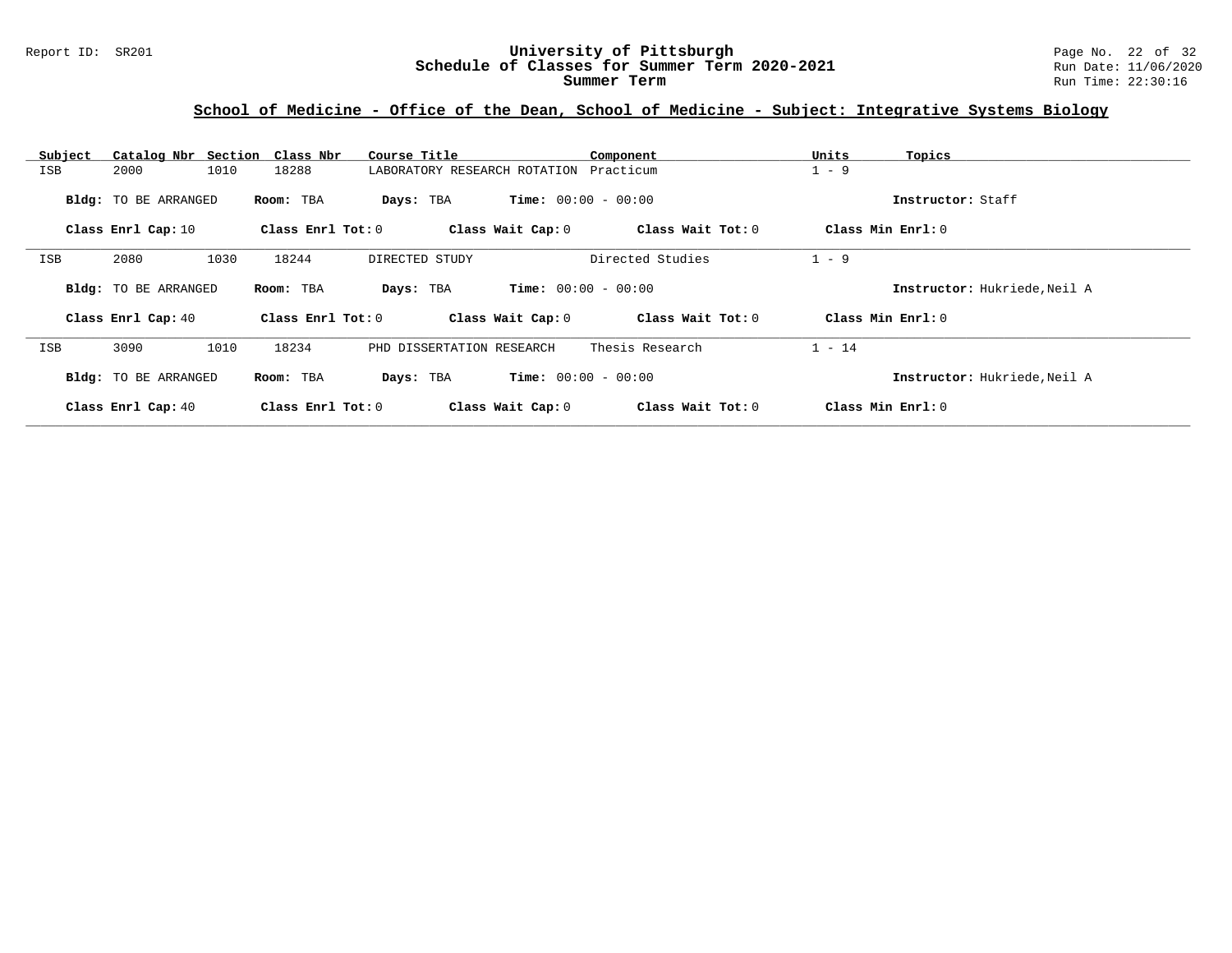#### Report ID: SR201 **University of Pittsburgh** Page No. 23 of 32 **Schedule of Classes for Summer Term 2020-2021** Run Date: 11/06/2020 **Summer Term** Run Time: 22:30:16

### **School of Medicine - Office of the Dean, School of Medicine - Subject: Medical Education**

| Subject | Catalog Nbr Section Class Nbr | Course Title <b>Source Search</b>           | Component                                                                                                                      | Units<br>Topics                                                 |                                   |
|---------|-------------------------------|---------------------------------------------|--------------------------------------------------------------------------------------------------------------------------------|-----------------------------------------------------------------|-----------------------------------|
| MEDEDU  | 2080<br>1010                  | 16436<br>MASTERS RESEARCH                   | Thesis Research                                                                                                                | $1 - 3$                                                         |                                   |
|         | Bldg: TO BE ARRANGED          |                                             | Room: TBA Days: TBA Time: 00:00 - 00:00 MASTERS RESEARCH Instructor: Spagnoletti, Carla L.                                     |                                                                 |                                   |
|         | Class Enrl Cap: 30            |                                             | Class Enrl Tot: $0$ Class Wait Cap: $0$ Class Wait Tot: $0$ Class Min Enrl: $0$                                                |                                                                 |                                   |
| MEDEDU  | 2160<br>1010                  | 16437<br>CUR TOPCS IN TCH AND LRNG          | Seminar                                                                                                                        | $\mathbf{1}$                                                    |                                   |
|         | Bldg: TO BE ARRANGED          |                                             | Room: TBA Days: TBA Time: 00:00 - 00:00 TOPCS MEDL ED & MEDL ED RSRCHInstructor: Spagnoletti, Carla L.                         |                                                                 |                                   |
|         |                               |                                             |                                                                                                                                |                                                                 | Shelesky, Gretchen                |
|         |                               |                                             | Class Enrl Cap: 40 $\qquad$ Class Enrl Tot: 0 $\qquad$ Class Wait Cap: 0 $\qquad$ Class Wait Tot: 0 $\qquad$ Class Min Enrl: 0 |                                                                 |                                   |
| MEDEDU  | 2201<br>1010                  | OUTPATIENT TEACHING<br>16438                | Practicum                                                                                                                      | $0.5 - 3$                                                       |                                   |
|         | Bldg: TO BE ARRANGED          |                                             | Room: TBA Days: TBA Time: 00:00 - 00:00 OUTPATIENT TEACHING                                                                    |                                                                 | Instructor: Spagnoletti, Carla L. |
|         | Class Enrl Cap: 35            |                                             | Class Enrl Tot: $0$ Class Wait Cap: $0$ Class Wait Tot: $0$ Class Min Enrl: $0$                                                |                                                                 |                                   |
| MEDEDU  | 2202<br>1010                  | 16439                                       | INPATIENT TEACHING Practicum                                                                                                   | $0.5 - 3$                                                       |                                   |
|         | Bldg: TO BE ARRANGED          |                                             | Room: TBA Days: TBA Time: 00:00 - 00:00 INPATIENT TEACHING Instructor: Spagnoletti, Carla L.                                   |                                                                 |                                   |
|         |                               |                                             | Class Enrl Cap: 35 Class Enrl Tot: 0 Class Wait Cap: 0 Class Wait Tot: 0 Class Min Enrl: 0                                     |                                                                 |                                   |
| MEDEDU  | 2203<br>1010                  | 16440                                       | CLASSROOM TEACHING Practicum                                                                                                   | $0.5 - 3$                                                       |                                   |
|         | Bldg: TO BE ARRANGED          |                                             | Room: TBA Days: TBA Time: 00:00 - 00:00 CLASSROOM TEACHING                                                                     |                                                                 | Instructor: Spagnoletti, Carla L. |
|         |                               |                                             | Class Enrl Cap: 35 Class Enrl Tot: 0 Class Wait Cap: 0 Class Wait Tot: 0 Class Min Enrl: 0                                     |                                                                 |                                   |
| MEDEDU  | 2260 1050                     | 16441<br>CUR TPCS IN MEDL RESEARCH          | Seminar                                                                                                                        | $\mathbf{1}$                                                    |                                   |
|         | Bldg: TO BE ARRANGED          | Room: TBA $Days:$ TBA $Time: 00:00 - 00:00$ |                                                                                                                                | SEMINAR SERIES IN MEDICAL EDUInstructor: Merriam, Sarah Brennan |                                   |
|         |                               |                                             |                                                                                                                                |                                                                 | Childers, Julie Wilson            |
|         | Class Enrl Cap: 10            |                                             | Class Enrl Tot: $0$ Class Wait Cap: $0$ Class Wait Tot: $0$                                                                    | Class Min Enrl: 0                                               |                                   |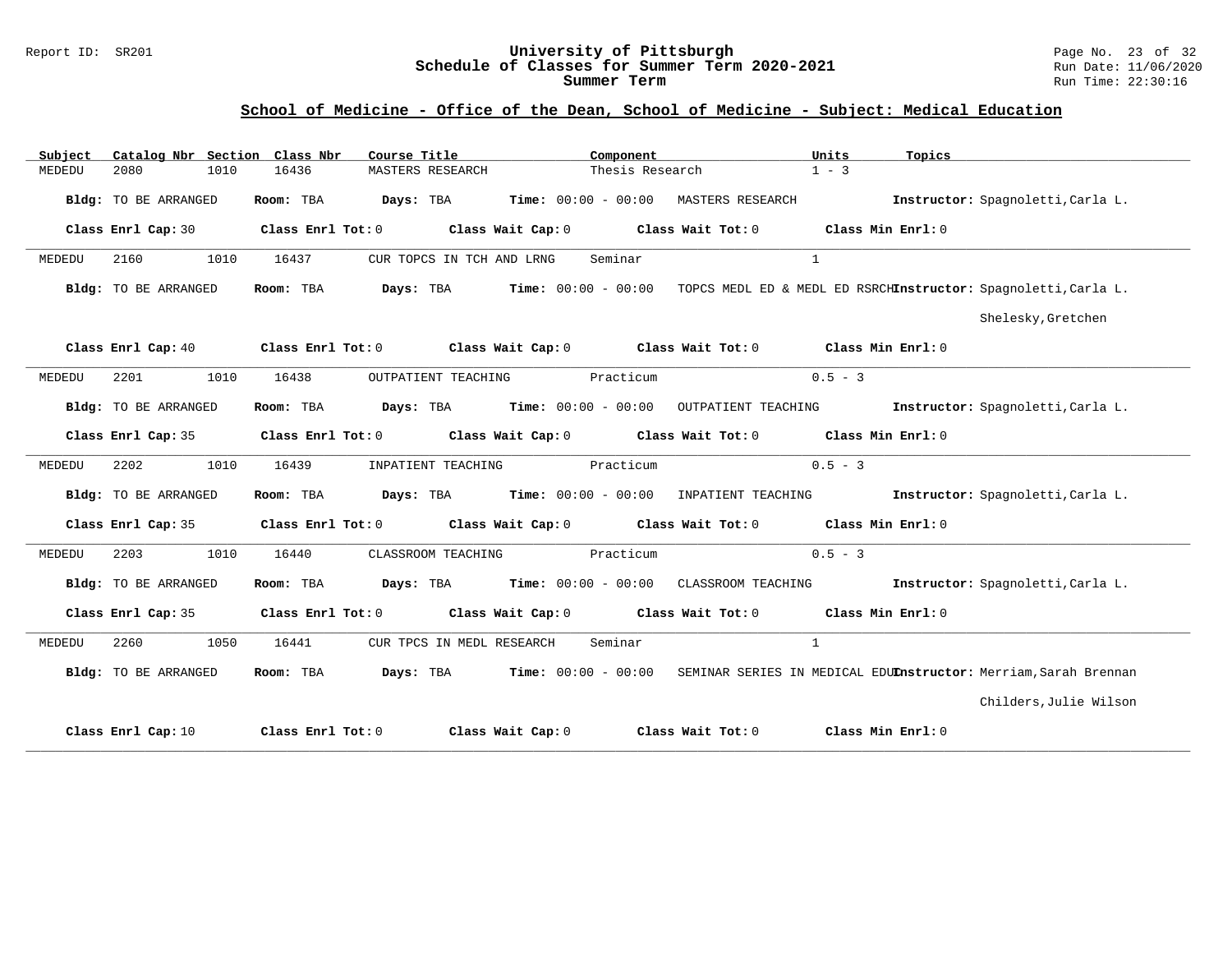#### Report ID: SR201 **University of Pittsburgh** Page No. 24 of 32 **Schedule of Classes for Summer Term 2020-2021** Run Date: 11/06/2020 **Summer Term** Run Time: 22:30:16

# **School of Medicine - Office of the Dean, School of Medicine - Subject: Computational Biology**

| Catalog Nbr Section Class Nbr<br>Subject                                                                                                                                             | Course Title                                                                                                                       | Component                                                                                           | Units<br>Topics               |  |  |  |  |
|--------------------------------------------------------------------------------------------------------------------------------------------------------------------------------------|------------------------------------------------------------------------------------------------------------------------------------|-----------------------------------------------------------------------------------------------------|-------------------------------|--|--|--|--|
| MSCBIO<br>2019<br>1040                                                                                                                                                               | 20503<br>CPCB WRITING WORKSHOP                                                                                                     | Workshop                                                                                            | $\mathbf{1}$                  |  |  |  |  |
| Bldg: TO BE ARRANGED                                                                                                                                                                 | <b>Days:</b> $MW$ <b>Time:</b> $11:00 - 12:30$<br>Room: TBA                                                                        |                                                                                                     | Instructor: Staff             |  |  |  |  |
| Class Enrl Cap: 35                                                                                                                                                                   |                                                                                                                                    | Class Enrl Tot: $0$ Class Wait Cap: $0$ Class Wait Tot: $0$                                         | Class Min Enrl: 0             |  |  |  |  |
| MSCBIO<br>2080<br>1030                                                                                                                                                               | 16476<br>DIRECTED STUDY                                                                                                            | Directed Studies                                                                                    | $1 - 9$                       |  |  |  |  |
| Bldg: TO BE ARRANGED                                                                                                                                                                 | <b>Days:</b> TBA <b>Time:</b> $00:00 - 00:00$<br>Room: TBA                                                                         |                                                                                                     | Instructor: Benos, Panagiotis |  |  |  |  |
| Class Enrl Cap: 30                                                                                                                                                                   | Class Enrl Tot: $0$ Class Wait Cap: $0$ Class Wait Tot: $0$<br>Combined Section ID: 0023(MSCBIO/CMPBIO/2080) - CMPBIO 2080(#10657) | Class Min Enrl: 0                                                                                   |                               |  |  |  |  |
| 1010<br>2085<br>MSCBIO                                                                                                                                                               | 17974<br>COMPUTATIONAL BIOLOGY INSHP                                                                                               | Internship                                                                                          | $\mathbf{1}$                  |  |  |  |  |
| Bldg: TO BE ARRANGED                                                                                                                                                                 | Room: TBA $Days:$ TBA $Time: 00:00 - 00:00$                                                                                        |                                                                                                     | Instructor: Staff             |  |  |  |  |
|                                                                                                                                                                                      | <b>Combined Section ID:</b> $0074$ (MSCBIO 2085/CMPBIO 2085) - CMPBIO 2085(#17975)                                                 | Class Enrl Cap: 20 $\qquad$ Class Enrl Tot: 0 $\qquad$ Class Wait Cap: 0 $\qquad$ Class Wait Tot: 0 | Class Min Enrl: 0             |  |  |  |  |
| 2090<br>1050<br>MSCBIO                                                                                                                                                               | 16475<br>MS THESIS RESEARCH                                                                                                        | Thesis Research                                                                                     | $1 - 14$                      |  |  |  |  |
| Bldg: TO BE ARRANGED                                                                                                                                                                 | Room: TBA<br>$Days: TBA$ $Time: 00:00 - 00:00$                                                                                     |                                                                                                     | Instructor: Benos, Panagiotis |  |  |  |  |
|                                                                                                                                                                                      | Combined Section ID: 0005(MSCBIO/CMPBIO/2090) - CMPBIO 2090(#14500)                                                                | Class Enrl Cap: 20 Class Enrl Tot: 0 Class Wait Cap: 0 Class Wait Tot: 0 Class Min Enrl: 0          |                               |  |  |  |  |
| 3090<br>1040<br>MSCBIO                                                                                                                                                               | 16474<br>PHD DISSERTATION RESEARCH                                                                                                 | Thesis Research                                                                                     | $1 - 14$                      |  |  |  |  |
| Bldg: TO BE ARRANGED                                                                                                                                                                 | <b>Days:</b> TBA <b>Time:</b> $00:00 - 00:00$<br>Room: TBA                                                                         |                                                                                                     | Instructor: Benos, Panagiotis |  |  |  |  |
| Class Enrl Cap: 15<br>Class Enrl Tot: 0<br>Class Wait Tot: 0<br>Class Min Enrl: 0<br>Class Wait Cap: 0<br>Combined Section ID: $0025(MSCBIO/3090/CMPBIO/3090)$ - CMPBIO 3090(#11283) |                                                                                                                                    |                                                                                                     |                               |  |  |  |  |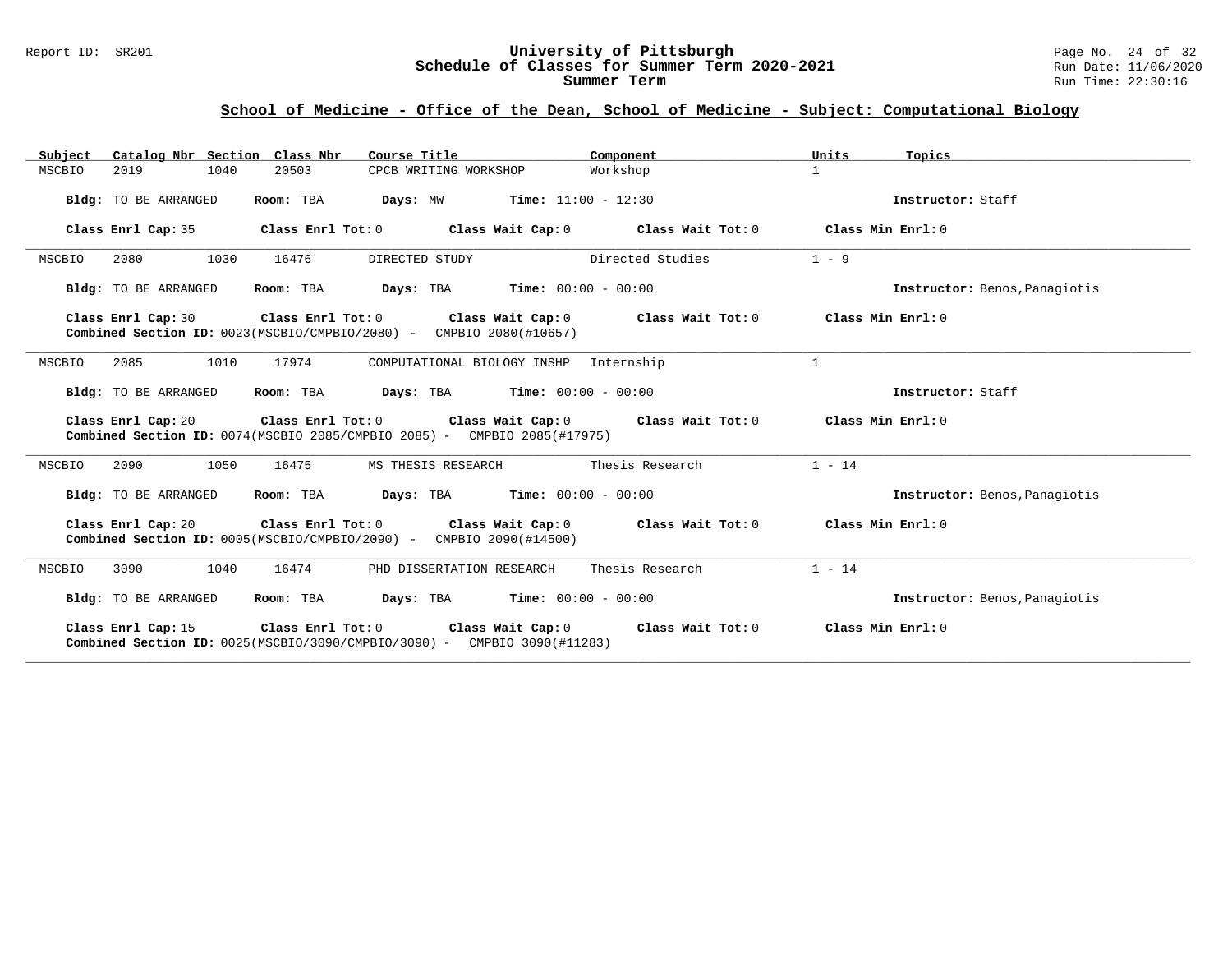#### Report ID: SR201 **University of Pittsburgh** Page No. 25 of 32 **Schedule of Classes for Summer Term 2020-2021** Run Date: 11/06/2020 **Summer Term** Run Time: 22:30:16

# **School of Medicine - Office of the Dean, School of Medicine - Subject: Molecular Biophysics**

| Subject | Catalog Nbr Section Class Nbr |                   | Course Title                                                                       | Component                                                                                           | Units             | Topics                              |
|---------|-------------------------------|-------------------|------------------------------------------------------------------------------------|-----------------------------------------------------------------------------------------------------|-------------------|-------------------------------------|
| MSMBPH  | 1010<br>2000                  | 16480             |                                                                                    | LABORATORY RESEARCH ROTATIONS Practicum                                                             | $\mathbf{1}$      |                                     |
|         | Bldg: TO BE ARRANGED          | Room: TBA         |                                                                                    | <b>Days:</b> TBA <b>Time:</b> $00:00 - 00:00$                                                       |                   | Instructor: Conway, James Frederick |
|         | Class Enrl Cap: 6             | Class Enrl Tot: 0 | <b>Combined Section ID:</b> $0002$ (MOLBPH/2000/MSMBPH/2000) - MOLBPH 2000(#10562) | Class Wait Cap: 0 Class Wait Tot: 0                                                                 | Class Min Enrl: 0 |                                     |
| MSMBPH  | 2010<br>1010                  | 16479             | DIRECTED STUDY                                                                     | Directed Studies                                                                                    | $1 - 9$           |                                     |
|         | Bldg: TO BE ARRANGED          | Room: TBA         |                                                                                    | <b>Days:</b> TBA <b>Time:</b> $00:00 - 00:00$                                                       |                   | Instructor: Conway, James Frederick |
|         | Class Enrl Cap: 15            |                   | <b>Combined Section ID:</b> $0001(MOEBPH/2010/MSMBPH/2010)$ - MOLBPH 2010(#10563)  | Class Enrl Tot: $0$ Class Wait Cap: $0$ Class Wait Tot: $0$                                         | Class Min Enrl: 0 |                                     |
| MSMBPH  | 1020<br>2090                  | 16478             | MS THESIS RESEARCH                                                                 | Thesis Research                                                                                     | $1 - 14$          |                                     |
|         | Bldg: TO BE ARRANGED          | Room: TBA         |                                                                                    | <b>Days:</b> TBA <b>Time:</b> $00:00 - 00:00$                                                       |                   | Instructor: Conway, James Frederick |
|         | Class Enrl Cap: 5             |                   | Combined Section ID: 0039(MOLBPH/MSMBPH/2090) - MOLBPH 2090(#11307)                | Class Enrl Tot: $0$ Class Wait Cap: $0$ Class Wait Tot: $0$                                         | Class Min Enrl: 0 |                                     |
| MSMBPH  | 3000<br>1010                  | 16477             |                                                                                    | RESEARCH AND DISSERTATION PHD Thesis Research                                                       | $1 - 14$          |                                     |
|         | Bldg: TO BE ARRANGED          | Room: TBA         |                                                                                    | <b>Days:</b> TBA <b>Time:</b> $00:00 - 00:00$                                                       |                   | Instructor: Conway, James Frederick |
|         |                               |                   | <b>Combined Section ID:</b> $0003(MOLBPH/3000/MSMBPH/3000) - MOLBPH 3000(\#10569)$ | Class Enrl Cap: 10 $\qquad$ Class Enrl Tot: 0 $\qquad$ Class Wait Cap: 0 $\qquad$ Class Wait Tot: 0 |                   | Class Min Enrl: 0                   |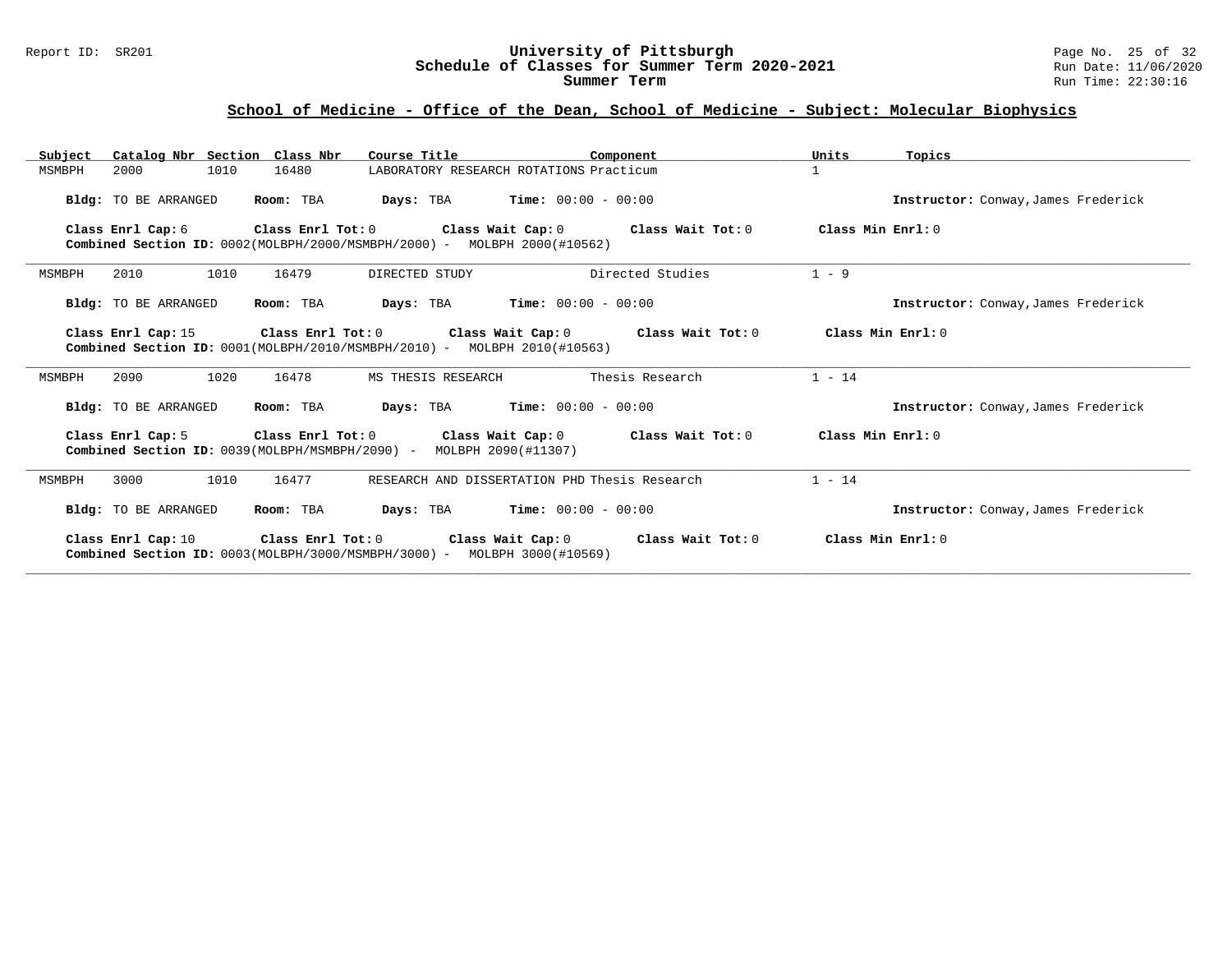### Report ID: SR201 **University of Pittsburgh** Page No. 26 of 32 **Schedule of Classes for Summer Term 2020-2021** Run Date: 11/06/2020 **Summer Term** Run Time: 22:30:16

# **School of Medicine - Medicine - Pharmacology - Subject: Molecular Pharmacology**

| Catalog Nbr Section Class Nbr<br>Subject | Course Title                           | Component                    | Units<br>Topics               |
|------------------------------------------|----------------------------------------|------------------------------|-------------------------------|
| 1010<br>2300<br>MSMPHL                   | 16670<br>MS THESIS RESEARCH            | Thesis Research              | $1 - 14$                      |
| Bldg: TO BE ARRANGED                     | Room: TBA<br>Days: TBA                 | <b>Time:</b> $00:00 - 00:00$ | Instructor: Jacob, Tija Carey |
|                                          |                                        |                              | Granahan, Shannon             |
| Class Enrl Cap: 10                       | Class Enrl Tot: 0<br>Class Wait Cap: 0 | Class Wait Tot: 0            | Class Min Enrl: 0             |
| MSMPHL<br>2355<br>1020                   | 16443<br>PHARMACOLOGY SUMMER SEMINAR   | Seminar                      | $\mathbf 1$                   |
| Bldg: WEB Based Class                    | Room: TBA<br>Days: F                   | <b>Time:</b> $09:00 - 09:55$ | Instructor: Jacob, Tija Carey |
|                                          |                                        |                              | Beckel, Jonathan M            |
| Class Enrl Cap: 30                       | Class Enrl Tot: 0<br>Class Wait Cap: 0 | Class Wait Tot: 0            | Class Min $Err1:0$            |
| 1010<br>2390<br>MSMPHL                   | 16442<br>DIRECTED STUDY                | Directed Studies             | $1 - 9$                       |
| Bldg: TO BE ARRANGED                     | Room: TBA<br>Days: TBA                 | <b>Time:</b> $00:00 - 00:00$ | Instructor: Jacob, Tija Carey |
| Class Enrl Cap: 20                       | Class Enrl Tot: 0<br>Class Wait Cap: 0 | Class Wait Tot: 0            | Class Min Enrl: 0             |
| 3300<br>1010<br>MSMPHL                   | 16444<br>PHD DISSERTATION RESEARCH     | Thesis Research              | $1 - 14$                      |
| Bldg: TO BE ARRANGED                     | Room: TBA<br>Days: TBA                 | <b>Time:</b> $00:00 - 00:00$ | Instructor: Jacob, Tija Carey |
| Class Enrl Cap: 20                       | Class Enrl Tot: 0<br>Class Wait Cap: 0 | Class Wait Tot: 0            | Class Min Enrl: 0             |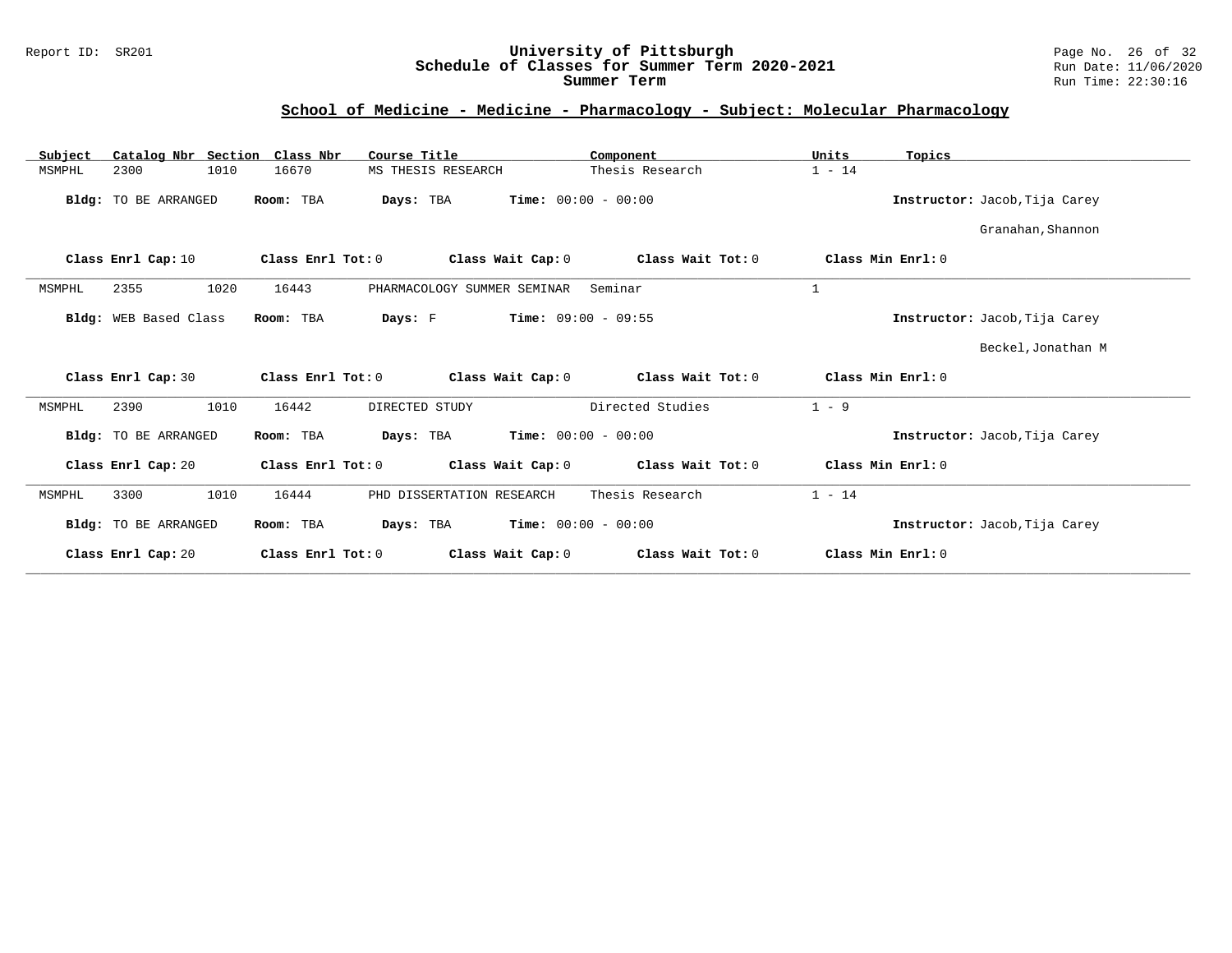### **School of Medicine - Molecular Genetics and Biochemistry - Subject: Interdis Biomed Grad Prog**

| Catalog Nbr Section Class Nbr<br>Subject | Course Title                                                                                       | Component                                      | Units<br>Topics             |
|------------------------------------------|----------------------------------------------------------------------------------------------------|------------------------------------------------|-----------------------------|
| INTBP<br>1010<br>2010                    | 16445                                                                                              | LABORATORY RESEARCH ROTATION Practicum         | $\mathbf{1}$                |
| Bldg: TO BE ARRANGED                     | Room: TBA<br>Days: TBA                                                                             | $Time: 00:00 - 00:00$                          | Instructor: Horn, John Paul |
| Class Enrl Cap: 55                       | Class Enrl Tot: 0                                                                                  | Class Wait Cap: $0$ Class Wait Tot: $0$        | Class Min Enrl: 0           |
| 2011<br>1010<br>INTBP                    | 16447                                                                                              | LAB RSRCH ROTATION SUPPLEMENT Practicum        | $2 - 4$                     |
| <b>Bldg:</b> TO BE ARRANGED              | Days: TBA<br>Room: TBA                                                                             | $Time: 00:00 - 00:00$                          | Instructor: Horn, John Paul |
| Class Enrl Cap: 55                       | Class Enrl Tot: 0<br>Class Wait Cap: 0                                                             | Class Wait Tot: 0                              | Class Min Enrl: 0           |
| INTBP<br>2013<br>1100                    | D2K: FROM DATA TO KNOWLEDGE<br>17891                                                               | Lecture                                        | 3                           |
| Bldg: TBA                                | Room: TBA                                                                                          | <b>Days:</b> TuTh <b>Time:</b> $16:00 - 18:30$ | Instructor: Horn, John Paul |
|                                          |                                                                                                    |                                                | Ramadoss, Deepti            |
| Class Enrl Cap: 55                       | Class Enrl Tot: 0 Class Wait Cap: 0<br><b>Room Characteristics:</b> PeopleSoft - Scheduled (PS)(1) | Class Wait Tot: 0                              | Class Min Enrl: 0           |
| INTBP<br>2090<br>1010                    | DIRECTED STUDY<br>16449                                                                            | Directed Studies                               | $1 - 9$                     |
| <b>Bldg:</b> TO BE ARRANGED              | Room: TBA                                                                                          | <b>Days:</b> TBA <b>Time:</b> $00:00 - 00:00$  | Instructor: Horn, John Paul |
| Class Enrl Cap: 55                       | Class Enrl Tot: 0<br>Class Wait Cap: 0                                                             | Class Wait Tot: 0                              | Class Min Enrl: 0           |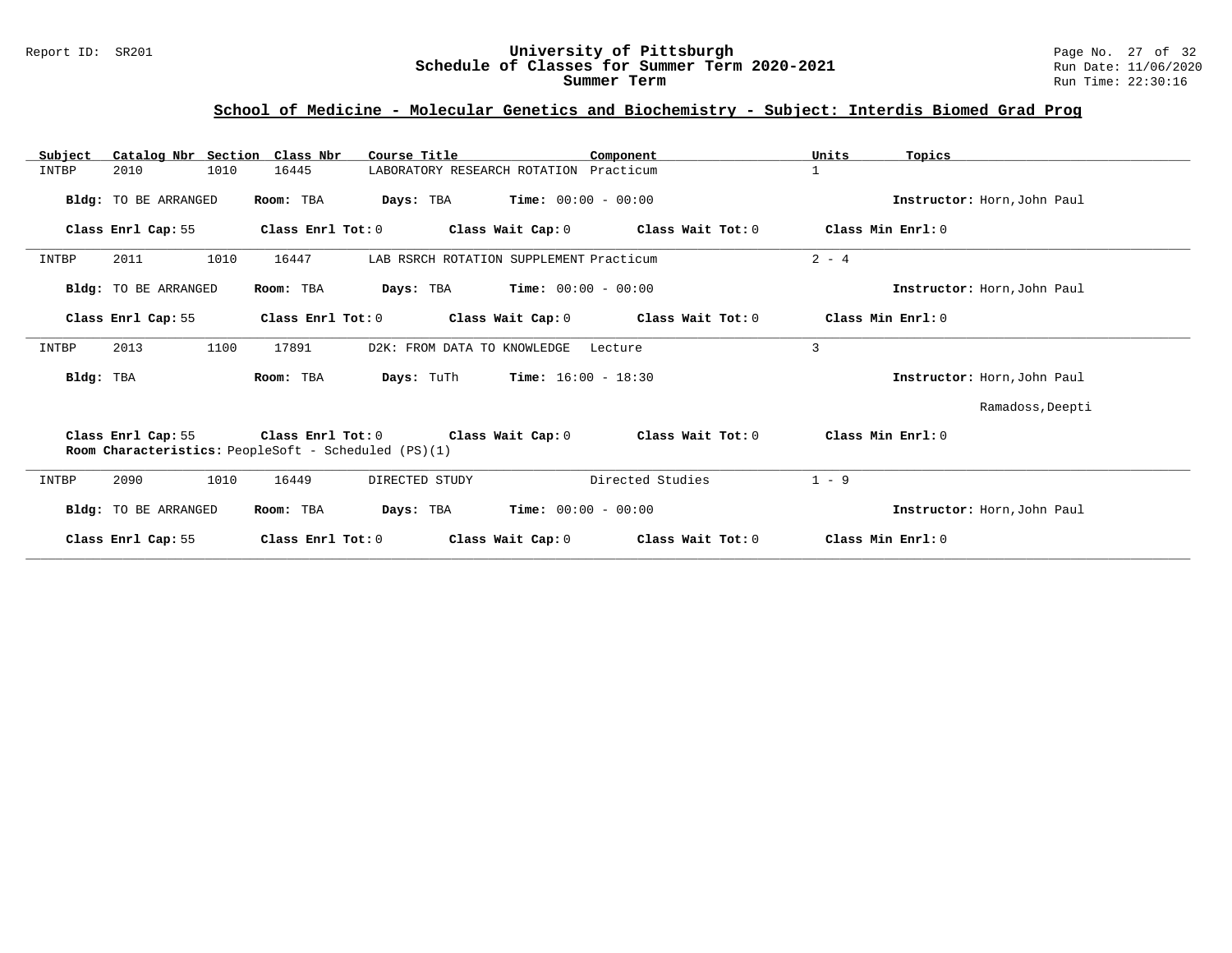### Report ID: SR201 **University of Pittsburgh** Page No. 28 of 32 **Schedule of Classes for Summer Term 2020-2021** Run Date: 11/06/2020 **Summer Term** Run Time: 22:30:16

# **School of Medicine - Molecular Genetics and Biochemistry - Subject: Mol Genetics & Dev Biology**

| Subject |                      | Catalog Nbr Section Class Nbr | Course Title              | Component                    | Units<br>Topics                  |  |
|---------|----------------------|-------------------------------|---------------------------|------------------------------|----------------------------------|--|
| MSMGDB  | 2500                 | 1050<br>16451                 | MS THESIS RESEARCH        | Thesis Research              | $1 - 14$                         |  |
|         | Bldg: TO BE ARRANGED | Room: TBA                     | Days: TBA                 | <b>Time:</b> $00:00 - 00:00$ | Instructor: Bernstein, Kara Anne |  |
|         | Class Enrl Cap: 10   | Class Enrl Tot: $0$           | Class Wait Cap: 0         | Class Wait Tot: 0            | Class Min Enrl: 0                |  |
| MSMGDB  | 2590                 | 16452<br>1050                 | DIRECTED STUDY            | Directed Studies             | $1 - 9$                          |  |
|         | Bldg: TO BE ARRANGED | Room: TBA                     | Days: TBA                 | <b>Time:</b> $00:00 - 00:00$ | Instructor: Bernstein, Kara Anne |  |
|         | Class Enrl Cap: 15   | Class Enrl Tot: 0             | Class Wait Cap: 0         | Class Wait Tot: 0            | Class Min Enrl: 0                |  |
| MSMGDB  | 3500                 | 1050<br>16453                 | PHD DISSERTATION RESEARCH | Thesis Research              | $1 - 14$                         |  |
|         | Bldg: TO BE ARRANGED | Room: TBA                     | Days: TBA                 | <b>Time:</b> $00:00 - 00:00$ | Instructor: Bernstein, Kara Anne |  |
|         | Class Enrl Cap: 30   | Class Enrl Tot: $0$           | Class Wait Cap: 0         | Class Wait Tot: 0            | Class Min Enrl: 0                |  |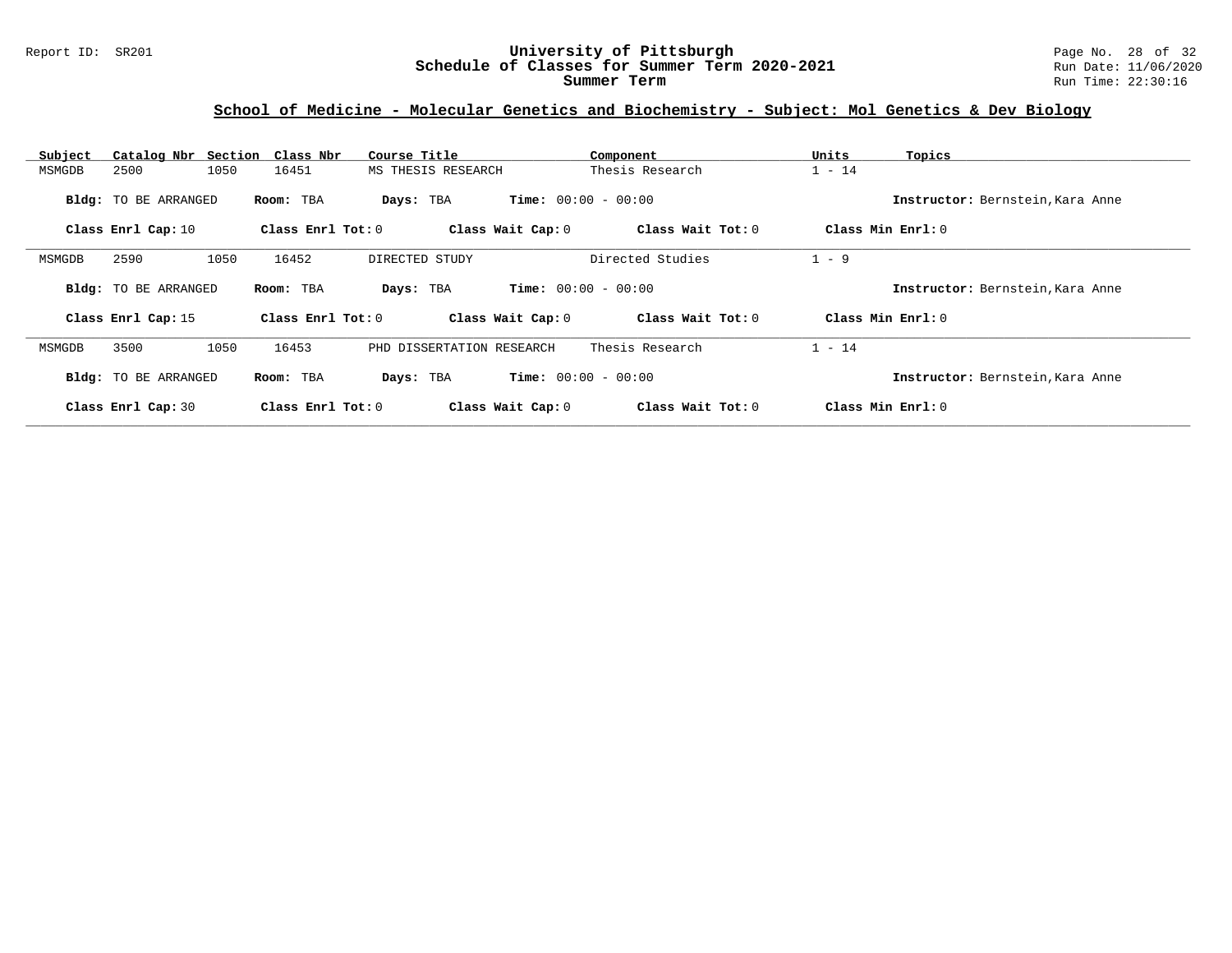### Report ID: SR201 **University of Pittsburgh** Page No. 29 of 32 **Schedule of Classes for Summer Term 2020-2021** Run Date: 11/06/2020 **Summer Term** Run Time: 22:30:16

# **School of Medicine - Molecular Genetics and Biochemistry - Subject: Molecular Virology & Microbiol**

| Subject | Catalog Nbr Section Class Nbr |      |                   | Course Title              | Component                    | Units  | Topics                   |
|---------|-------------------------------|------|-------------------|---------------------------|------------------------------|--------|--------------------------|
| MSMVM   | 3400                          | 1010 | 16455             | PHD DISSERTATION RESEARCH | Thesis Research              | 1 - 14 |                          |
|         | Bldg: TO BE ARRANGED          |      | Room: TBA         | Days: TBA                 | <b>Time:</b> $00:00 - 00:00$ |        | Instructor: Homa, Fred L |
|         | Class Enrl Cap: 30            |      | Class Enrl Tot: 0 | Class Wait Cap: 0         | Class Wait Tot: 0            |        | Class Min Enrl: 0        |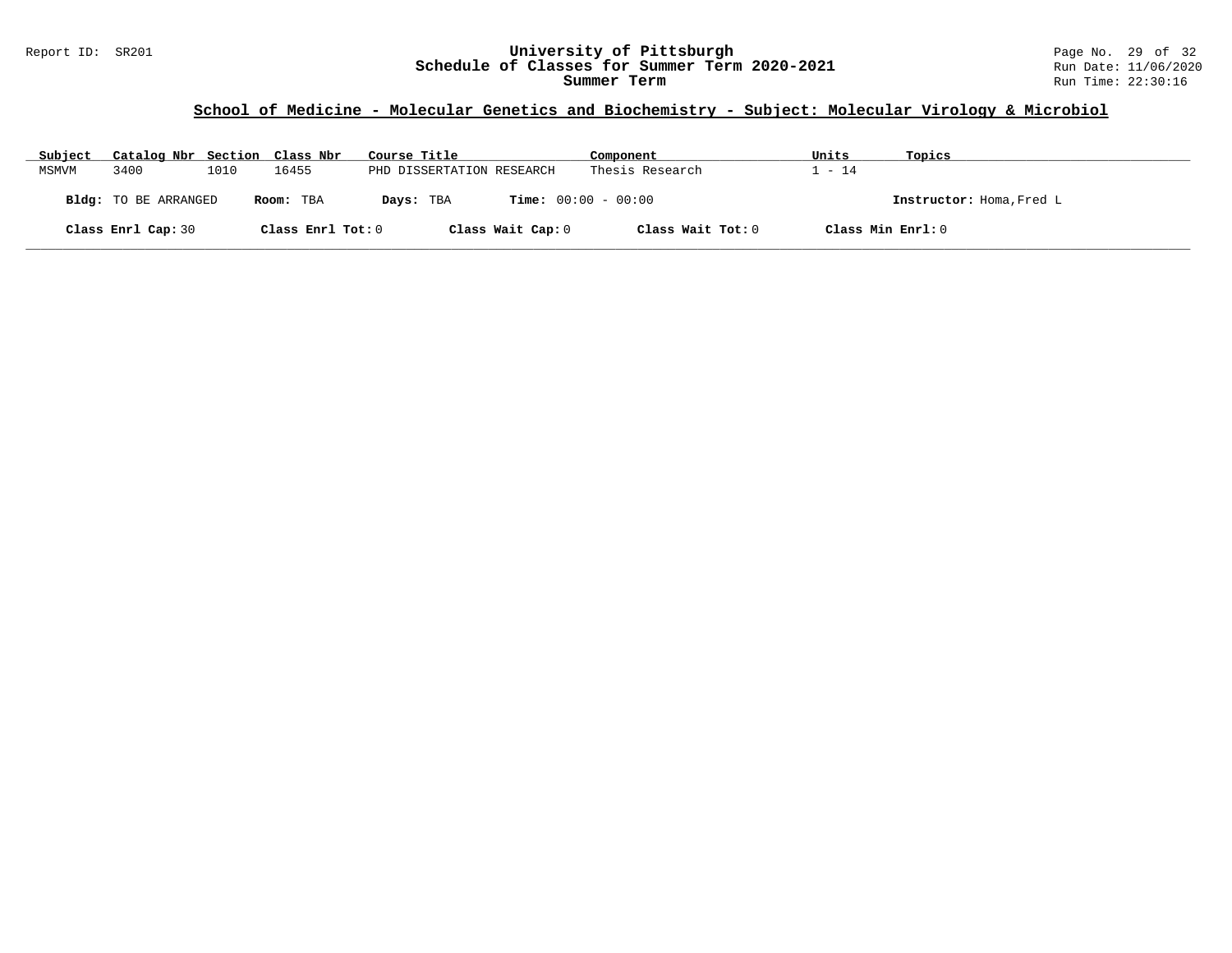### Report ID: SR201 **University of Pittsburgh** Page No. 30 of 32 **Schedule of Classes for Summer Term 2020-2021** Run Date: 11/06/2020 **Summer Term** Run Time: 22:30:16

# **School of Medicine - Microbiology and Immunology - Subject: Microbiology and Immunology**

| Subject | Catalog Nbr Section Class Nbr |      |                     | Course Title              |                   | Component                    | Units    | Topics                            |
|---------|-------------------------------|------|---------------------|---------------------------|-------------------|------------------------------|----------|-----------------------------------|
| MSMI    | 2290                          | 1200 | 19281               | DIRECTED STUDY            |                   | Directed Studies             | $-9$     |                                   |
|         | <b>Bldg:</b> TO BE ARRANGED   |      | Room: TBA           | Days: TBA                 |                   | <b>Time:</b> $00:00 - 00:00$ |          | Instructor: Binder, Robert Julian |
|         | Class Enrl Cap: 35            |      | Class Enrl Tot: $0$ |                           | Class Wait Cap: 0 | Class Wait $Tot: 0$          |          | Class Min $Enrl: 0$               |
| MSMI    | 3200                          | 1200 | 19282               | PHD DISSERTATION RESEARCH |                   | Thesis Research              | $1 - 14$ |                                   |
|         | Bldg: TO BE ARRANGED          |      | Room: TBA           | Days: TBA                 |                   | <b>Time:</b> $00:00 - 00:00$ |          | Instructor: Binder, Robert Julian |
|         | Class Enrl Cap: 35            |      | Class Enrl Tot: $0$ |                           | Class Wait Cap: 0 | Class Wait $Tot: 0$          |          | Class Min $Enrl: 0$               |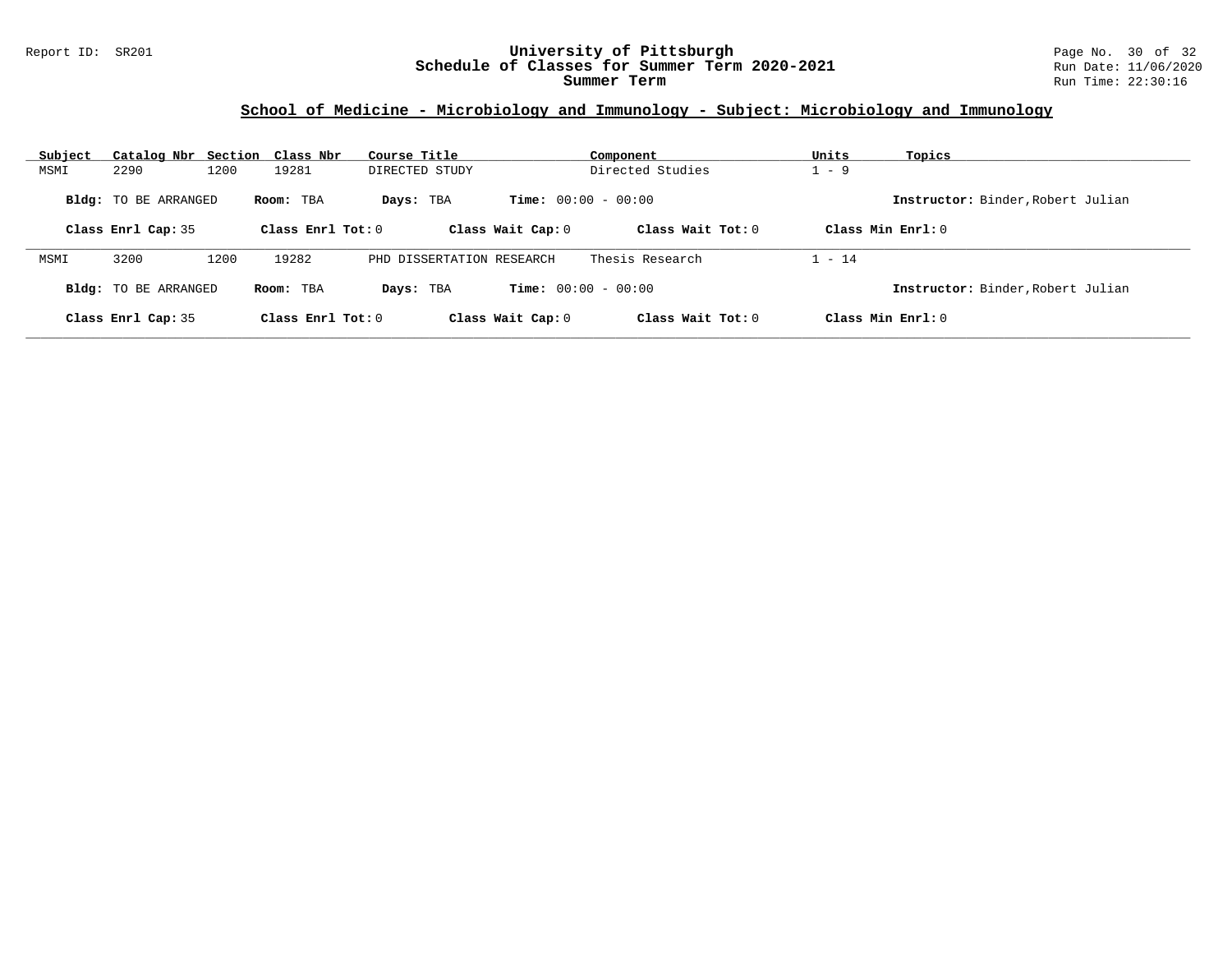#### Report ID: SR201 **University of Pittsburgh** Page No. 31 of 32 **Schedule of Classes for Summer Term 2020-2021** Run Date: 11/06/2020 **Summer Term** Run Time: 22:30:16

# **School of Medicine - Neurobiology - Subject: Neurobiology**

| Catalog Nbr Section Class Nbr<br>Subject | Course Title                       | Component                                                   | Units<br>Topics            |
|------------------------------------------|------------------------------------|-------------------------------------------------------------|----------------------------|
| 2135<br>1010<br>MSNBIO                   | 16456                              | HISTORCAL PERSPCTV IN NEUROSCILecture                       | $\overline{2}$             |
| Bldg: TO BE ARRANGED                     | Room: TBA                          | <b>Days:</b> TBA <b>Time:</b> $00:00 - 00:00$               | Instructor: Balaban, Carey |
| Class Enrl Cap: 25                       |                                    | Class Enrl Tot: $0$ Class Wait Cap: $0$ Class Wait Tot: $0$ | Class Min Enrl: 0          |
| 1010<br>MSNBIO<br>2600                   | 16457<br>MS THESIS RESEARCH        | Thesis Research                                             | $1 - 14$                   |
| Bldg: TO BE ARRANGED                     | Room: TBA                          | $\texttt{DayS:}$ TBA $\texttt{Time:}$ 00:00 - 00:00         | Instructor: Davis, Brian M |
| Class Enrl Cap: 10                       |                                    | Class Enrl Tot: $0$ Class Wait Cap: $0$ Class Wait Tot: $0$ | Class Min Enrl: 0          |
| 2680<br>1010<br>MSNBIO                   | 16458<br>SPECIAL TOPICS            | Directed Studies                                            | $1 - 9$                    |
| Bldg: TO BE ARRANGED                     | Room: TBA                          | <b>Days:</b> TBA <b>Time:</b> $00:00 - 00:00$               | Instructor: Davis, Brian M |
| Class Enrl Cap: 10                       |                                    | Class Enrl Tot: $0$ Class Wait Cap: $0$ Class Wait Tot: $0$ | Class Min Enrl: 0          |
| 1010<br>2690<br>MSNBIO                   | 16459<br>DIRECTED STUDY            | Directed Studies                                            | $1 - 9$                    |
| Bldg: TO BE ARRANGED                     | Room: TBA                          | $\texttt{Days:}$ TBA $\texttt{Time:}$ 00:00 - 00:00         | Instructor: Davis, Brian M |
| Class Enrl Cap: 45                       |                                    | Class Enrl Tot: $0$ Class Wait Cap: $0$ Class Wait Tot: $0$ | Class Min Enrl: 0          |
| 1010<br>MSNBIO<br>3600                   | 16461<br>PHD DISSERTATION RESEARCH | Thesis Research                                             | $1 - 14$                   |
| <b>Bldg:</b> TO BE ARRANGED              | Room: TBA                          | <b>Days:</b> TBA <b>Time:</b> $00:00 - 00:00$               | Instructor: Davis, Brian M |
| Class Enrl Cap: 20                       | Class Enrl Tot: 0                  | Class Wait Cap: 0 Class Wait Tot: 0                         | Class Min Enrl: 0          |